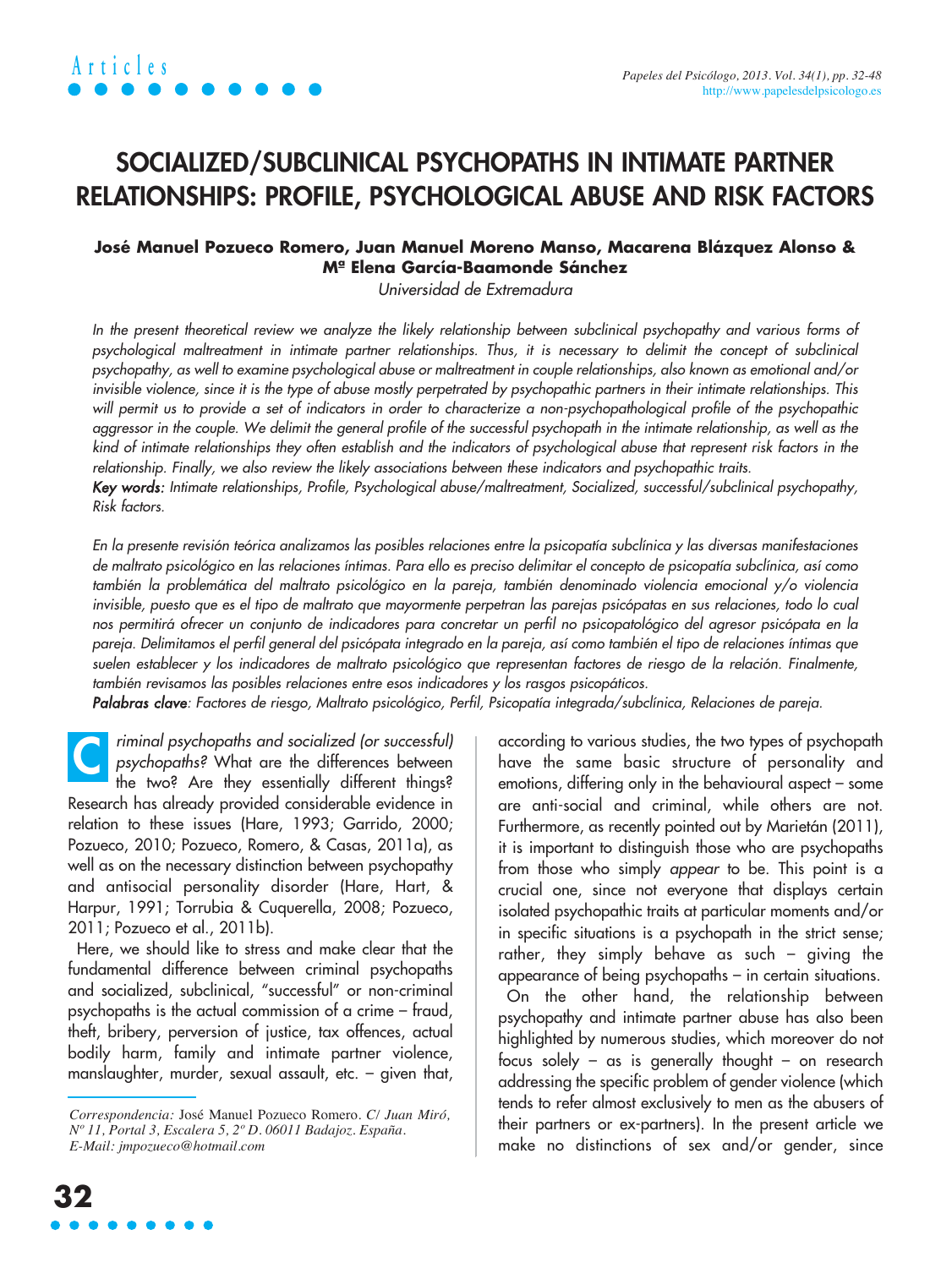psychopathy, as numerous recent studies have found, is a-sexual, occurring in both men and women; we prefer to use the term intimate partner violence (IPV), which refers not only to physical violence, and also covers both women and men.

As regards the specific context of intimate partner violence and its multiple forms of expression – physical, psychoemotional, economic, sexual, etc. –, it should be stressed that it has some well-established previous correlates that begin to manifest themselves even during the courtship stage of a relationship. There are types/styles of love or relationship – according to Sternberg's (1986, 1997) Triangular Theory of Love – that are inadvisable for all those who believe it possible to establish a healthy intimate relationship involving genuine commitment, regardless of the ups and downs of everyday life in general and that of couples in particular. In this regard, psychopathic partners are incapable of participating in an intimate partner relationship based on respect, love, commitment, faithfulness, etc.; they are also more likely to resort to psychological than physical violence.

The aim of the present theoretical review is to provide an up-to-date overview of the problem of subclinical psychopathy in intimate partner relationships. The fundamental conclusion is that the relational dynamics of socialized psychopaths (males and females) are very similar, revolving basically around unfaithfulness, manipulation and various kinds of coercive interaction patterns, all of which leads us to think that intimate relationships with socialized psychopaths, despite their superficial charm, are characterized by a type of violence that is mostly of a psychological nature, and generate suffering in the victims.

### **SOCIALIZED PSYCHOPATHS AND PSYCHOLOGICAL ABUSE WITHIN THE COUPLE** The psychosocial profile of socialized or subclinical psychopaths

"Likeable," "charming," "intelligent," "alert," "impressive," "confidence-inspiring," and "a great success with the ladies" (or the opposite sex): these are the sorts of descriptions repeatedly used by Cleckley (2) in his famous case-studies of psychopaths. But psychopaths are also, of course, "irresponsible," "self-destructive," and so on. These descriptions highlight the great frustrations, concerns and puzzles involved in the study of psychopathy:

"Psychopaths seem to have in abundance the very traits most desired by normal persons. When so many so-called normal individuals attend assertiveness training, the untroubled selfconfidence of the psychopath seems almost like an impossible dream. When many young persons are feeling the need for social skills training, the magnetic attraction of the psychopath for members of the opposite sex must seem almost supernatural." (Ray & Ray, 1982, p. 135).

**Articles**

Cleckley's (1976) main hypothesis in relation to psychopaths is that they present an affective deficit, which he refers to as semantic aphasia. In a similar line, two other authors working in the field of psychopathy stated quite graphically that "the psychopath knows the words, but not the music" (Johns & Quay, 1962, p. 217). Such people feel emotions in only the most superficial of ways. They do strange, self-destructive and heterodestructive things, because consequences that would fill ordinary people with shame, self-loathing and embarrassment move the psychopath only to an insignificant extent. What for others would be terrible things to do are merely passing inconveniences for the psychopath. Cleckley (1976) also argued that psychopathy is quite common in society in general; indeed, and after considerable clinical experience in his private practice, he reported in his book The Mask of Sanity various cases of psychopaths who functioned more or less normally in society, such as businessmen and women, doctors, and even psychiatrists.

Eysenck and Eysenck (1978) considered criminal psychopathy as an extreme of a "normal" personality dimension (or dimensions), though it should be noted that these authors attempted to equate – erroneously – psychopathy with psychoticism. For her part, Widom (1977, 1978) was among the first to design a specific methodology for evaluating and characterizing noninstitutionalized psychopaths (Levenson, Kiehl, & Fitzpatrick, 1995), classifying criminal psychopaths as "unsuccessful" psychopaths – for the fact of their having been apprehended and jailed after committing one or more crimes.

The implication, of all this is that many psychopaths may exist in society who cope better than do those who come to the attention of the judicial and welfare systems. Harrington (1974) went further, asserting that the psychopath is, indeed, "the man of the future", the new type of person produced by the evolutionary pressures of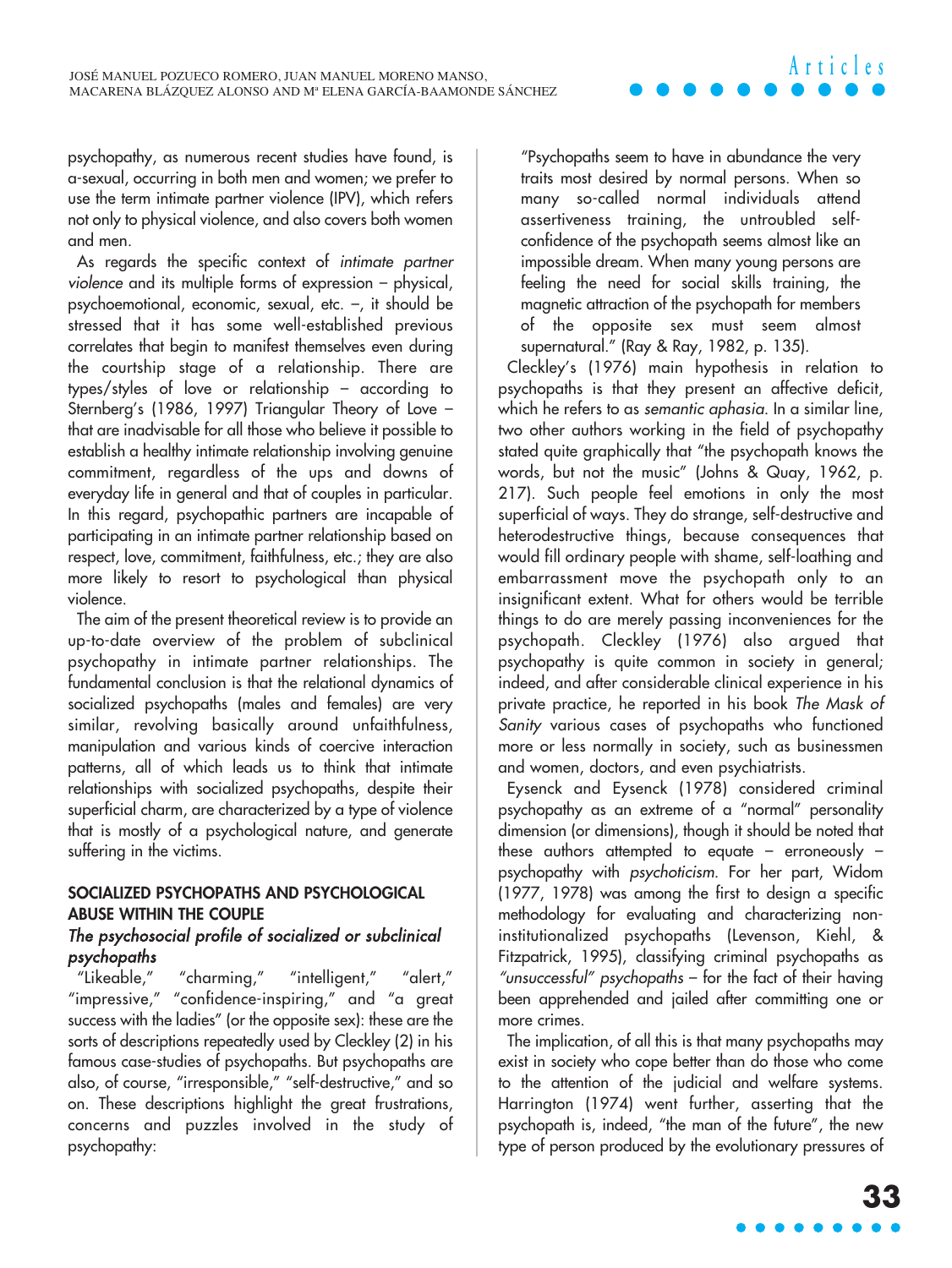modern life. Smith (1978), however, was critical of this general point of view, focusing on the genuine incapacities also displayed by the clinical psychopath.

Nevertheless, the main problem is that the study of psychopathy at a clinical level has been commonly associated with a range of mental disorders, of both a psychotic nature and a neurotic one, as well as with various personality disorders; with these last types of disorder psychopathy does indeed share some isolated traits (narcissism, a certain histrionic manner in particular cases and in some of the person's behaviours, etc.), but little more. It is well known that Eysenck's work in this area focused mainly on psychoticism, and that he made the error of including psychopathy as a mere subcategory of it. Bearing in mind the lengths to which Cleckley went to stress the enormous differences between psychotics and psychopaths, Eysenck's approach seems, at the very least, unnecessarily confusing.

From the legal-forensic perspective, we have the concept of criminal psychopathy. It is certainly the case that psychopathy has been studied mainly with samples of prison inmates, and has generally focused more on men than on women. But the state of this issue has been different for some twenty years now, since the introduction of the first self-report measures for evaluating socialized or subclinical psychopathy, removing the need for long and time-consuming structured interviews.

The differences between subclinical psychopathy and criminal psychopathy are clear, and basically concern their behavioural dimension. The two principal exponents of these concepts of psychopathy have been, respectively, US psychiatrist Hervey Milton Cleckley and Canadian forensic psychologist Robert D. Hare. For purposes of comparison, Table 1 lists psychopathic traits according to each author's perspective.

The biggest problem the psychopathy construct has come up against is that of having been continually and blindly associated with both antisocial behaviour and criminal behaviour, despite the fact that, as early as 1941, Cleckley stressed that antisocial behaviour is not an essential symptom of the psychopathy syndrome, understanding syndrome as simply a set of symptoms, and not as synonymous of psychopathological condition, since psychopathy is also characterized by the total absence of any psychopathological manifestation.

Nor is criminal behaviour a core or essential element of psychopathy, as recently highlighted by, for example, Skeem and Cooke (2010). The problem here is that the psychopathy traits included in the Psychopathy Checklist-Revised (PCL-R; Hare, 1991, 2003) have been employed as though they were the only ones that characterized psychopaths. The PCL-R is the most well-known assessment instrument internationally, and is used for assessing psychopathy specifically in legal and prison

| <b>TABLE 1</b><br>FEATURES/TRAITS OF PSYCHOPATHY ACCORDING TO THE<br><b>CLINICAL AND LEGAL-FORENSIC PERSPECTIVES</b>                                                                                                                                                                                                                                                                                                                                                                                                                                                                                                                                                                                                                                                                                                         |                                                                                                                                                                                                                                                                                                                                                                                                                                                                                                                                                                                                                                                                                                                            |  |
|------------------------------------------------------------------------------------------------------------------------------------------------------------------------------------------------------------------------------------------------------------------------------------------------------------------------------------------------------------------------------------------------------------------------------------------------------------------------------------------------------------------------------------------------------------------------------------------------------------------------------------------------------------------------------------------------------------------------------------------------------------------------------------------------------------------------------|----------------------------------------------------------------------------------------------------------------------------------------------------------------------------------------------------------------------------------------------------------------------------------------------------------------------------------------------------------------------------------------------------------------------------------------------------------------------------------------------------------------------------------------------------------------------------------------------------------------------------------------------------------------------------------------------------------------------------|--|
| SUBCLINICAL PSYCHOPATH<br>(Hervey Milton Cleckley, 1941, 1976)                                                                                                                                                                                                                                                                                                                                                                                                                                                                                                                                                                                                                                                                                                                                                               | <b>CRIMINAL PSYCHOPATH</b><br>(Robert D. Hare, 1991, 2003)                                                                                                                                                                                                                                                                                                                                                                                                                                                                                                                                                                                                                                                                 |  |
| 1. Superficial charm and good "intelligence".<br>2. Absence of delusions and other signs of irrational thinking.<br>3. Absence of "nervousness" or psychoneurotic manifestations.<br>4. Unreliability.<br>5. Untruthfulness and insincerity.<br>6. Lack of remorse or shame.<br>7. Inadequately motivated antisocial behaviour.<br>8. Poor judgement and failure to learn by experience.<br>9. Pathologic egocentricity and incapacity for love.<br>10. General poverty in major affective reactions.<br>11. Specific loss of insight.<br>12. Unresponsiveness in general interpersonal relations.<br>13. Fantastic and uninviting behavior with drink and sometimes without.<br>14. Suicide threats rarely carried out.<br>15. Sex life impersonal, trivial, and poorly integrated.<br>16. Failure to follow any life plan. | 1. Glibness and superficial charm.<br>2. Grandiose sense of self-worth.<br>3. Need for stimulation and proneness to boredom.<br>4. Pathological lying.<br>5. Conning and manipulativeness.<br>6. Lack of remorse or guilt.<br>7. Shallow affect.<br>8. Callousness and lack of empathy.<br>9. Parasitic lifestyle.<br>10. Poor behavioral controls.<br>11. Promiscuous sexual behavior.<br>12. Early behavior problems.<br>13. Lack of realistic, long-term goals.<br>14. Impulsivity.<br>15. Irresponsibility.<br>16. Failure to accept responsibility for own actions.<br>17. Many short-term marital relationships.<br>18. Juvenile delinquency.<br>19. Revocation of conditional release.<br>20. Criminal versatility. |  |

### **34**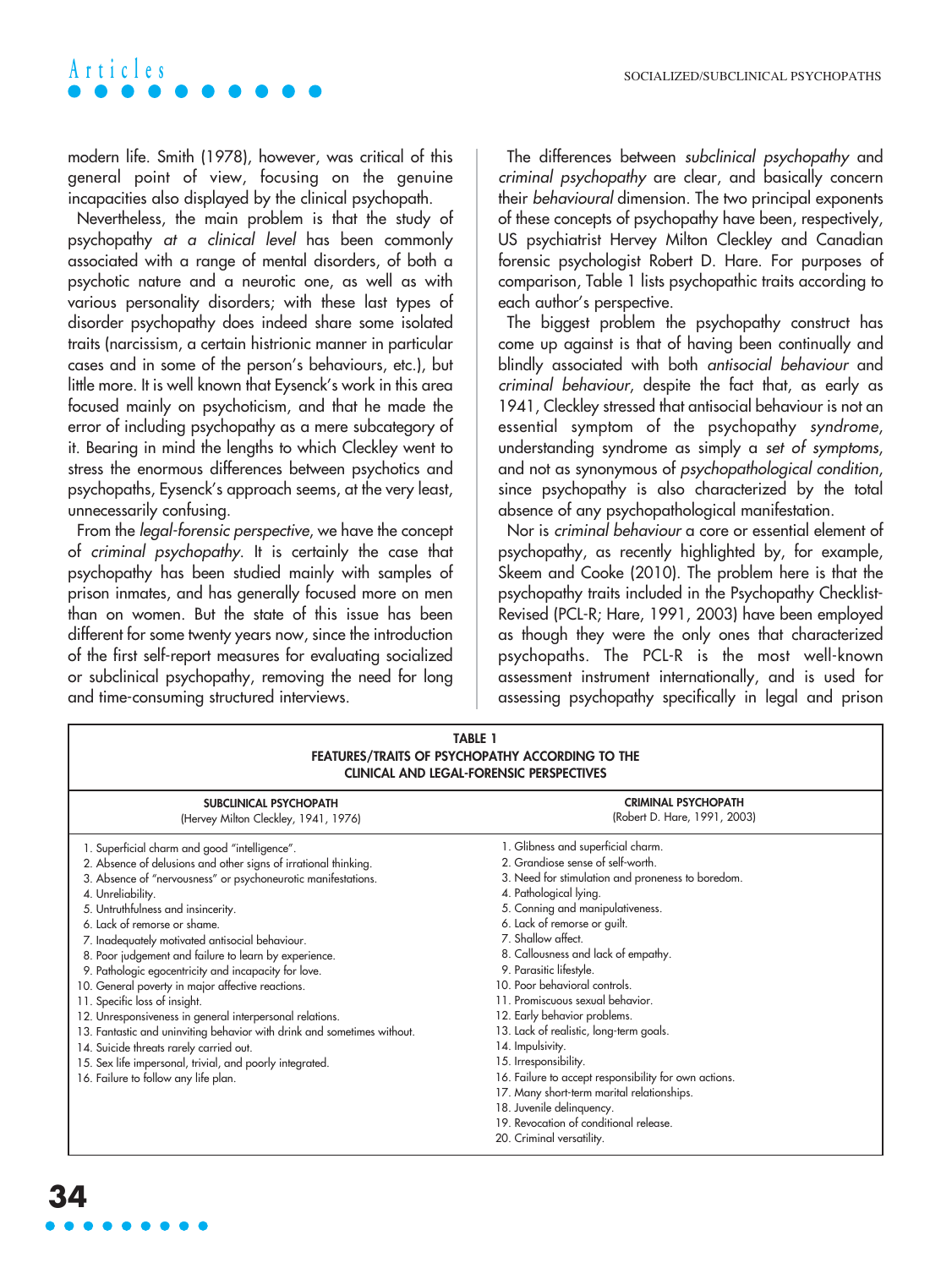contexts, but not in the general population. However, as Skeem and Cooke point out, "the PCL-R is not the theoretical construct of psychopathy… The PCL-R is one of the several useful tools that help to advance our understanding of psychopathy" (Skeem & Cooke, 2010, p. 442).

Thus, if the criteria or traits included in the PCL-R were the only ones that defined the psychopathy construct, we would obviously be mistakenly reducing it to the criminal context. Moreover, and although this point often seems to be overlooked, the PCL-R, as highlighted by Hare in several papers (Hare, 1991, 1993, 1996, 2003), is based almost entirely on previous work by Cleckley  $(1941, 1976)$ , to the extent of its incorporating – as can be seen in Table 1 – the same criteria as those drawn up by Cleckley but with some modifications at a purely terminological level and including traits of anti-social and criminal behaviour.

Finally, from the subclinical perspective, however, psychopathy is studied not as an artificial clinical category, but as a general personality trait in the general or civil population (Benning, Patrick, Blonigen, Hicks, & Iacono, 2005; Hall & Benning, 2006; Lynam & Derefinko, 2006), and not in either the clinical or the legal-forensic population. From this approach, the study of socialized or subclinical psychopaths is easy to understand: it deals with people who fulfil the criteria for psychopathy and who are not involved in criminal behaviour; as to whether they are potentially criminal is another question.

### Psychological abuse in intimate partner relationships: violence that is invisible but detectable

Psychological violence goes by many names: non<sup>p</sup>hysical abuse (Hudson & McIntosh, 1981), mental or psychological torture (Russell, 1982), psychological abuse (Walker, 1979, Tolman, 1989), emotional abuse (NiCarthy, 1986), indirect abuse (Gondolf, 1987), psychological aggression (Murphy & O'Leary, 1989), verbal abuse (Evans, 1996), intimate terrorism (Johnson & Ferraro, 2000), and so on.

Whilst physical violence would seem to be easily identifiable in interpersonal relationships given that the effects on victims are readily observable, the manifestations of psychological abuse are harder to detect. Even so, there are indicators of psychological abuse in couples, some more obvious than others. Some indicators – such as threats, criticism, insults and humiliation – help to make it more obvious; others, in contrast, such as manipulation of information or disregard for one's partner's emotions, are more subtle (Marshall, 1999). In turn, we should not forget that in many cases a lack of evidence of harm done to the partner derives not from the fact that no such harm has been done, but from the fact that the abuse has a basis in love (Ravazzola, 1997).

**Articles**

Not all men and women who wish to control their partner go to the extreme of using physical violence to achieve their goals. However, some research has shown that aggressors tend to have greater levels of need for control over other people (Stets, 1991). The reality is that exercising control over one's partner is a matter that transcends mere physical aggression, whose expression within the marriage or relationship is the product of a gradual increase in coercive interaction patterns that emerge prior to the consolidation of the couple, that is, during the period of courtship (Blázquez, Moreno, & García-Baamonde, 2010). Thus, the key concept here is that of coercive interaction patterns, which, translated to the field of psychopathy, would be involved in the so-called cycle of psychopathic manipulation (Hare, 1993; Babiak, 1996, 2007; Garrido, 2000, 2001, 2004; Babiak & Hare, 2006; Marietán, 2011; Pozueco, 2010), a coercive/manipulative cycle in which, as we shall see presently, psychological violence, in its diverse expressions, is the habitual modus operandi of socialized psychopaths of both sexes.

Finally, it is important to stress that psychological abuse can be inherent to physical violence, be antecedent to it, or occur in its absence. Whatever the case, psychological abuse is more difficult to identify and assess than other forms of violence (McAllister, 2000), so that it has been suggested to estimate its severity according to both the frequency with which it occurs and its subjective impact on the victim (Walker, 1979, 2000). Its consequences are at the very least as pernicious as those of physical abuse (O'Leary, 1999).

What we are faced with, then, is a kind of invisible violence (Asensi, 2008), which can be understood as any behaviour – physical or verbal, active or passive – that threatens or violates the emotional integrity of the victim, in a continuous and systematic process (Loring, 1994), and with the aim of intimidating or degrading the victim or causing in him or her feelings of guilt or suffering (Villavicencio & Sebastián, 1999; McAllister, 2000).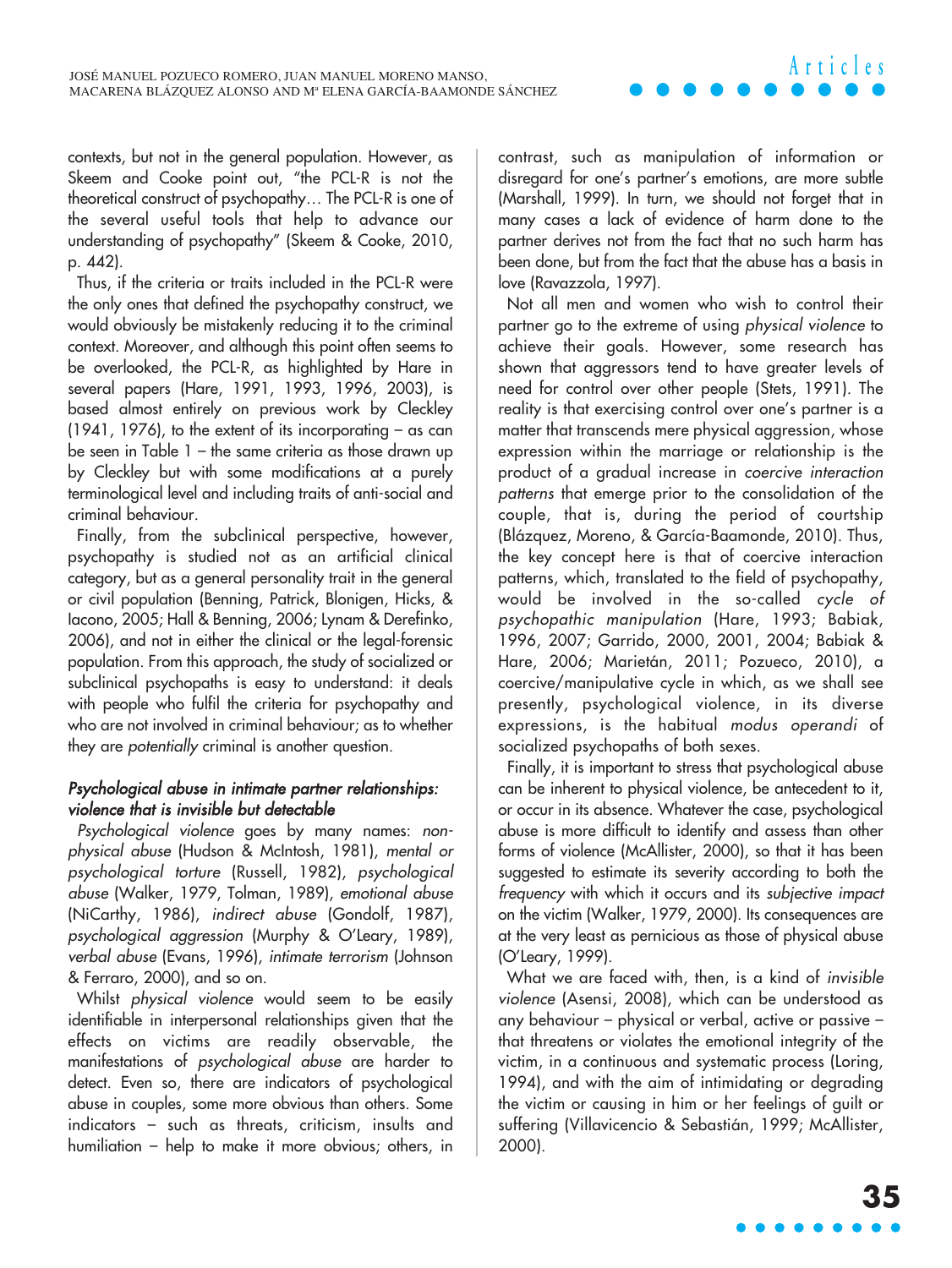### Indicators of psychological abuse (IPA) and/or covert and manifest mechanisms of emotional abuse

There are a range of factors and subfactors or indicators of psychological abuse (IPA) in the couple that already begin to manifest themselves during courtship (Blázquez & Moreno, 2008a; Blázquez et al., 2009, 2010), including the following: humiliating, disparaging or belittling one's partner, both in public and in private; social and economic isolation; threats of violence against the partner or his/her loved ones; destruction or harm to things valued by the victim – objects or animals; repeated threats of divorce or desertion, and so on. To these we could add denial of the violence and the attribution of absolute responsibility for the abuse episodes to the victim, as well as all those behaviours and attitudes involving any form of psychological aggression (Blázquez & Moreno, 2008b; Moreno, Blázquez, García-Baamonde, & Guerrero, 2011).

Taverniers (2001) drew up an extensive list of IPAs (see Table 2), categorizing them according to the extent of the evidence for them. Later on we shall show how closely they can be associated with psychopathic traits.

| <b>TABLE 2</b><br>IPAs, ACCORDING TO TAVERNIERS (2001) |                                                                                                                    |  |
|--------------------------------------------------------|--------------------------------------------------------------------------------------------------------------------|--|
| <b>FACTORS</b>                                         | <b>SUBFACTORS</b>                                                                                                  |  |
| 1. DEGRADATION                                         | 1 Humiliation<br>2. Disparagement<br>3. Belittling<br>4. Contradicting<br>5. Scorn                                 |  |
| 2. HOSTILITY                                           | 1. Reproaching the victim<br>2. Insults<br>3 Threats                                                               |  |
| 3. INDIFFERENCE                                        | 1. Lack of empathy and support<br>2. Monopolization                                                                |  |
| 4. INTIMIDATION                                        | 1. Judging, criticizing, correcting, etc.<br>2. Threatening postures and gestures<br>3 Destructive behaviours      |  |
| 5. IMPOSITION OF<br><b>BEHAVIOUR PATTERNS</b>          | 1. Social blocking<br>2 Orders<br>3. Deviations<br>4. Abusive insistence<br>5. Invasions of privacy<br>6. Sabotage |  |
| 6 BLAMING                                              | 1 Accusations<br>2. Gaslighting<br>3. Denial/Refutation                                                            |  |
| 7. APPARENT BENIGN<br><b>DISPOSITION</b>               | 1. Manipulation of reality                                                                                         |  |

At the same time, as Blázquez et al. (2009) point out, various studies have considered as differential categories of psychological abuse such forms of violence as:

- ✔ Economic abuse: aimed at total control of the victim's financial resources.
- $\checkmark$  Structural abuse: refers to the power relations and imbalances that generate and legitimate inequality.
- $\checkmark$  Spiritual abuse: involving the destruction of the victim's cultural or religious beliefs or obliging them to renounce their personal beliefs and accept a particular belief system.
- $\checkmark$  Social abuse: refers to social blocking of the victim, their isolation from interpersonal relations and the disparagement of those relationships.

However, it is preferred to consider these types of abuse as subcategories of psychological abuse, since they are aimed at creating deep-seated feelings of worthlessness in victims that destroy their self-esteem and generate in them a state of helplessness (Blázquez et al., 2009).

Finally, it should be mentioned that Asensi (2008) advocates the inclusion of economic abuse in psychological abuse as a form of controlling the victim, and includes the IPAs listed by Taverniers (2001) within the category of covert and manifest mechanisms of emotional abuse – see Table 3. As in the case of Taverniers' (2001) IPAs, later on in this paper we shall also show how these emotional abuse mechanisms can be closely linked to psychopathic traits.

#### **SOCIALIZED PSYCHOPATHS IN INTIMATE PARTNER RELATIONSHIPS**

### The general profile of the socialized psychopath in intimate partner relationships

Psychological-emotional violence as a principal resource: a cognitive-behavioural profile shared with the Dark Triad of Personality

Subclinical psychopathy is one of the three components making up the so-called "Dark Triad of Personality" (DTP), the other two being Machiavellianism and narcissism, both also assessed and described at a subclinical level, and with which the DTP shares many cognitivebehavioural characteristics, even though we are talking about independent constructs (Paulhus & Williams, 2002). Although the DTP is not a specific target of analysis in the present article, it is important to note that it has been widely studied in research on intimate partner relationships and psychological abuse, whose findings have shown that, for example, people with DTP: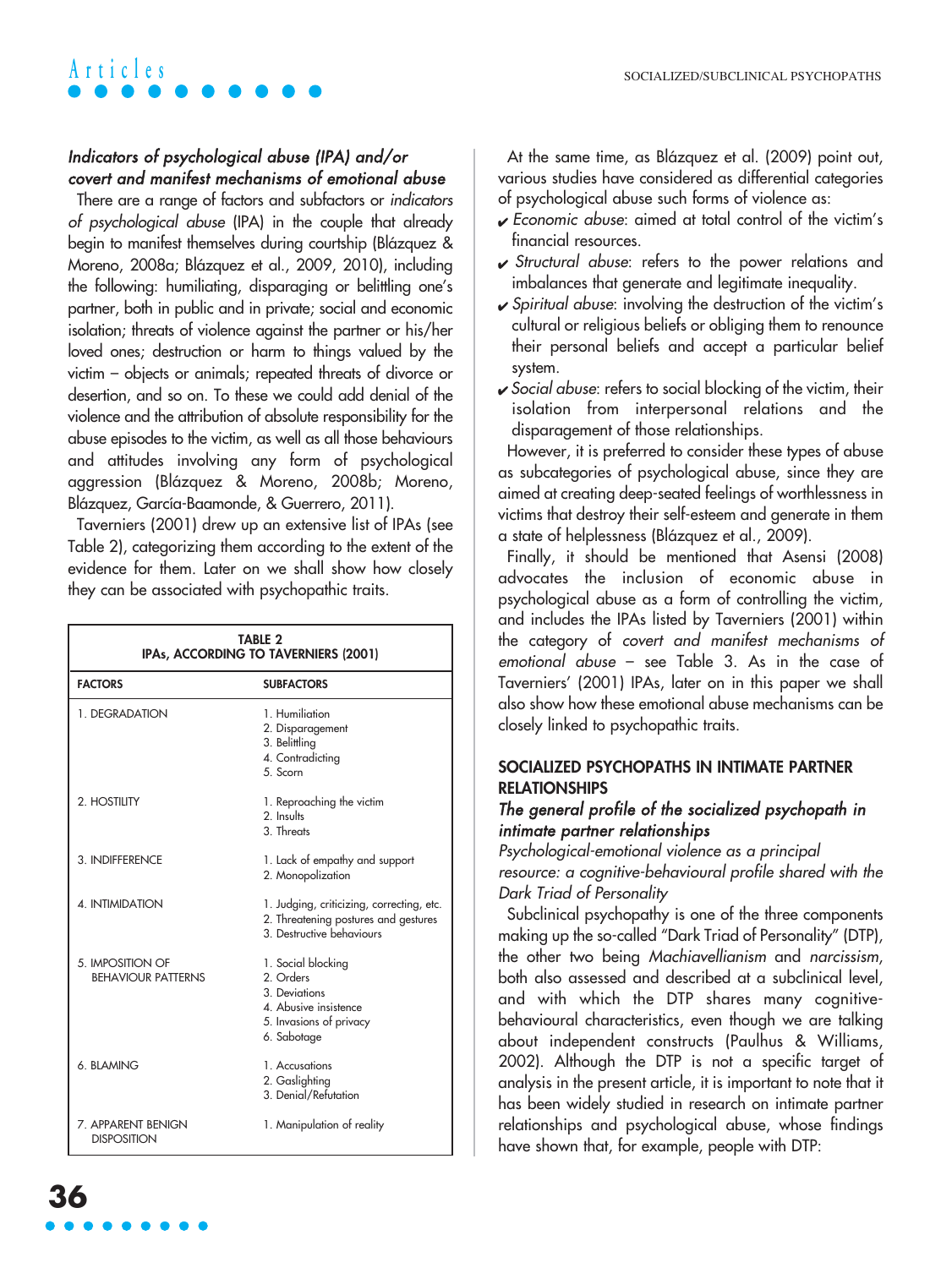- ✔ Seek to exact revenge on those who have harmed or offended them (Nathanson, Paulhus, & Williams, 2004).
- $\sqrt{\frac{1}{2}}$  Harass or stalk their romantic targets (Lau & Paulhus, 2008).
- $\boldsymbol{\nu}$  Live out their deviant sexual fantasies (Williams, Spidel, & Paulhus, 2005; Williams, Cooper, Howell, Yuille, & Paulhus, 2009).
- $\sqrt{}$  Tend to start up and maintain intimate partner relationships that are disastrous, counterproductive and even dangerous (McHoskey, 2001; Austin, Farrelly, Black & Moore, 2007; Ali, Amorim, & Chamorro-Premuzic, 2009; Jonason, Li, Webster, & Schmitt, 2009; Ali & Chamorro-Premuzic, 2010; Jonason & Kavanagh, 2010; Jonason & Webster, 2010; Jones & Paulhus, 2010, 2011; Jonason, Valentine, Li, & Harbeson, 2011).

As we stated earlier, although subclinical psychopathy emerges as an independent construct, the truth is that among its characteristics are various narcissistic and Machiavellian traits. What people displaying these three types of "dark" personality have in common is that they tend not to use physical violence for achieving their goals, unless they perceive that they have run out of resources or tricks for getting their way. Psychological-emotional violence is the principal resource that people with these kinds of personality apply to their victims: they lie, they deceive, they manipulate, they extort, they treat people like objects, and so on. The motives behind all such despicable behaviours that destabilize their victims are diverse and highly personal, so that each case must be looked at individually; in any case, they generally abuse psychologically and/or emotionally with the aim of exercising control and power over their victims, since they see this as one of the easiest ways of taking advantage of them and reaping the benefits.

But while psychopathic members of a couple coincide in some aspects with the typical aggressors described in studies on so-called gender violence, the former neither fit a psychopathological profile nor use physical violence exclusively. Thus, psychopathic partners have a specific cognitive-behavioural profile that coincides in some points with the profile of the abuser who is generally violent (Spidel, Vincent, Huss, Winters, Thomas, & Dutton, 2007), but without the psychopathological connotations that can be used in attempts to exonerate them from their actions (Warren, 2009). We shall now review some of these cognitive-behavioural traits and relational dynamics.

First of all, it is important to stress once more that not all men and women who set out to control their partner (this desire for control is another powerful explanatory indicator) go to the extreme of using physical violence to achieve their objectives (González & Santana, 2001a,

| <b>TABLE 3</b><br>COVERT AND MANIFEST MECHANISMS OF EMOTIONAL ABUSE, ACCORDING TO ASENSI (2008)                                                                                                                                                                                                                                                                                                                                                                                                                                                                                                                     |                                                                                                                                                                                                                                                                                                                                                                                                                                                                                                                                                                                                                                                                                                                                                     |  |
|---------------------------------------------------------------------------------------------------------------------------------------------------------------------------------------------------------------------------------------------------------------------------------------------------------------------------------------------------------------------------------------------------------------------------------------------------------------------------------------------------------------------------------------------------------------------------------------------------------------------|-----------------------------------------------------------------------------------------------------------------------------------------------------------------------------------------------------------------------------------------------------------------------------------------------------------------------------------------------------------------------------------------------------------------------------------------------------------------------------------------------------------------------------------------------------------------------------------------------------------------------------------------------------------------------------------------------------------------------------------------------------|--|
| <b>COVERT MECHANISMS</b>                                                                                                                                                                                                                                                                                                                                                                                                                                                                                                                                                                                            |                                                                                                                                                                                                                                                                                                                                                                                                                                                                                                                                                                                                                                                                                                                                                     |  |
| $\sqrt{\frac{1}{2}}$ Disparagement<br>$\boldsymbol{\nu}$ Denial<br>$\sqrt{\frac{P}{Q}}$ Projection/Accusation<br>✔ Denial of abuse by abuser                                                                                                                                                                                                                                                                                                                                                                                                                                                                        | $\sqrt{\ }$ Negative connotations<br>Subtle threats to abandon the victim physically or emotionally<br>Actual abandonment of the victim, physically or emotionally                                                                                                                                                                                                                                                                                                                                                                                                                                                                                                                                                                                  |  |
| <b>MANIFEST MECHANISMS</b>                                                                                                                                                                                                                                                                                                                                                                                                                                                                                                                                                                                          |                                                                                                                                                                                                                                                                                                                                                                                                                                                                                                                                                                                                                                                                                                                                                     |  |
| $\boldsymbol{\nu}$ Scorn<br>$\triangleright$ Shouting<br>Insulting or using bad language<br>$\sqrt{C}$ riticizing<br>$\sqrt{\frac{1}{2}}$ Giving orders<br>$\triangleright$ Showing bad moods<br>► Denying and holding back affect<br>$\vee$ Ignoring<br>$\blacktriangleright$ Isolating the victim from his/her family and friends<br>► Keeping a close check on the victim's activities and how he/she uses his/her<br>time<br>✔ Trying to restrict the victim's resources (money, telephone, etc.)<br>$\blacktriangleright$ Interfering in the victim's opportunities (work, medical attention, education, etc.) | Accusing the victim of being involved in repeated and intentionally harmful<br>behaviours<br>$\sqrt{\ }$ Throwing objects, though not necessarily at the victim<br>$\blacktriangleright$ Hitting things, slamming doors<br>$\mathbf{\times}$ Ridiculing the victim<br>$\mathbf y$ Expressing disgust for the victim<br>$\sqrt{\ }$ Threatening to leave the victim (physically or emotionally)<br>$\sqrt{\frac{1}{2}}$ Excessive expression of jealousy<br>$\checkmark$ Threatening the victim's life, pets, property or family<br>Exposing the victim to scenes of abuse of his/her children, pets, parents, etc.<br>$\triangleright$ Obliging the victim to perform illegal activities<br>Provoking the victim so that he/she defends him/herself |  |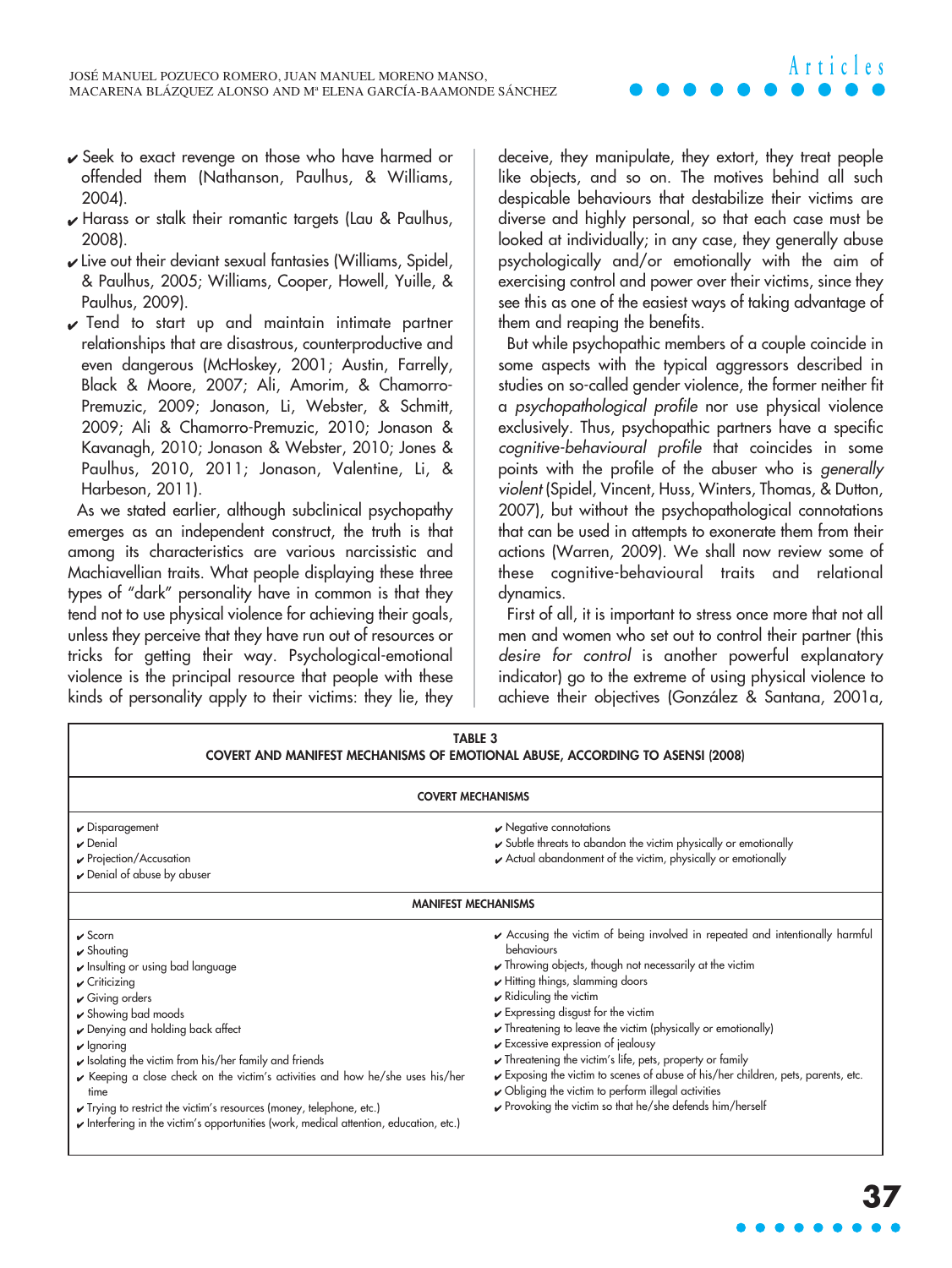2001b); nevertheless, some studies have suggested that these types of aggressors tend to have a greater need than others to exert control over people (Stets, 1991).

If violence does occur in the relationship, it tends to appear gradually, as the members of the couple become more committed to one another (Arias, Samos, & O'Leary, 1987). However, before the violence appears, there are a series of indicators that should put those who are starting a new relationship on alert, the following factors being predictive of the aggravation that can occur in more advanced stages of the relationship (Adams, 1988, 2007; Hare, 1993; Cerezo, 2000; Garrido, 2000, 2001, 2004; Rodríguez de Armenta, 2007, 2008; Blázquez & Moreno, 2008a, 2008b; Blázquez et al., 2009, 2010; Storey, Hart, Meloy, & Reavis, 2009; Pozueco, 2010; Moreno et al., 2011):

- $\boldsymbol{\nu}$  Attempts to control and isolate: they want to know everything you do, they demand explanations for everything, they prohibit and threaten, they impose rules, they make you play apparently innocuous "little games" that ensure their control – psychological ruses – , they try to make sure you have no secrets from them, they criticize your friends and acquaintances (trying, moreover, to provide justifiable reasons why you should not hang around with "those people"), they demand that you devote the majority of your time to them, and so on. In many cases, the behaviours they deploy for controlling the victim basically involve coercion and intimidation, through which they ensure the victim's "silence".
- $\vee$  Overt and covert aggression: they frequently express anger and are verbally aggressive, regardless of whether or not they use physical violence.
- $\sqrt{\ }$  Scorn and humiliation: they stop talking to you or disappear without explanation, arrive late, make fun of you, use what they know about your life to reproach you, flirt with others to make you suffer, etc.
- ✔ Manipulation: they set traps to see whether you're lying or how much you love them, they lie repeatedly and, although they know that what they tell you is unlikely, they try to adapt the story so that it fits better if you catch them lying; moreover, they are apt to frequently "rectify" your ideas or comments.
- $\sqrt{\frac{1}{100}}$  Denial of errors and blaming others: they do not say sorry – and if they do so, they don't really mean it, since they would do it again in time  $-$ , they refuse to discuss matters that worry you, they blame you for things, etc. When they shift the blame to others, in most cases they

make themselves appear as the victims, trying in this way to divert attention towards the behaviour of the real victim, whom they try to portray as "mad" and "a liar".

Public facade: there is a great discrepancy between their public and private behaviour.

Clearly, the cognitive-behavioural profile of the socialized psychopath is multifaceted. Moreover, all the indicators or risk factors we have identified show that the aggression most often perpetrated by these people against their victims is of a psychological-emotional nature.

Socialized psychopaths are characterized by being able to lie brilliantly – sometimes for the pure pleasure of doing so and without anything obvious to be gained – and by appearing to be quite charming. But this ability to captivate is merely a tool they use for attracting the interest of potential partners/victims; there is nothing genuinely human behind the mask or facade. Hence, the potential victim will often be just one more of those whom the psychopath has taken advantage of in his/her life, regardless of whether the intimate relationship has lasted a few weeks or many years, during which time he/she has repeatedly perpetrated psychological abuse that can have affected the victim to such an extent that his or her condition becomes almost untreatable; the effects of this type of abuse by psychopaths are indeed truly harmful for their victims:

"Being in a relationship with – and even worse, being married to  $-$  a psychopath is a bad deal; probably the worst you can make […]. They may not be the type of person who hits you most, but they will certainly be the one who does it most calmly, in the most premeditated, implacable way. It's very easy for them, since they don't love you at all (Garrido, 2001, pp. 66-67).

"Habitual aggressors of this type attack their partners emotionally, seeking to erode their selfesteem and to shame or embarrass them, all with the purpose of increasing their degree of control and power over them, and also for the pure pleasure of hurting the victim and/or of "striking back". Physical abuse is closely bound up with emotional abuse, and it is highly unlikely to find the former without the latter – indeed, we could say that all physical abuse also inflicts an emotional wound, since when we are struck we inevitably feel anger and humiliation. Both are means of achieving control and dominion over the victim" (Garrido, 2001, p. 117).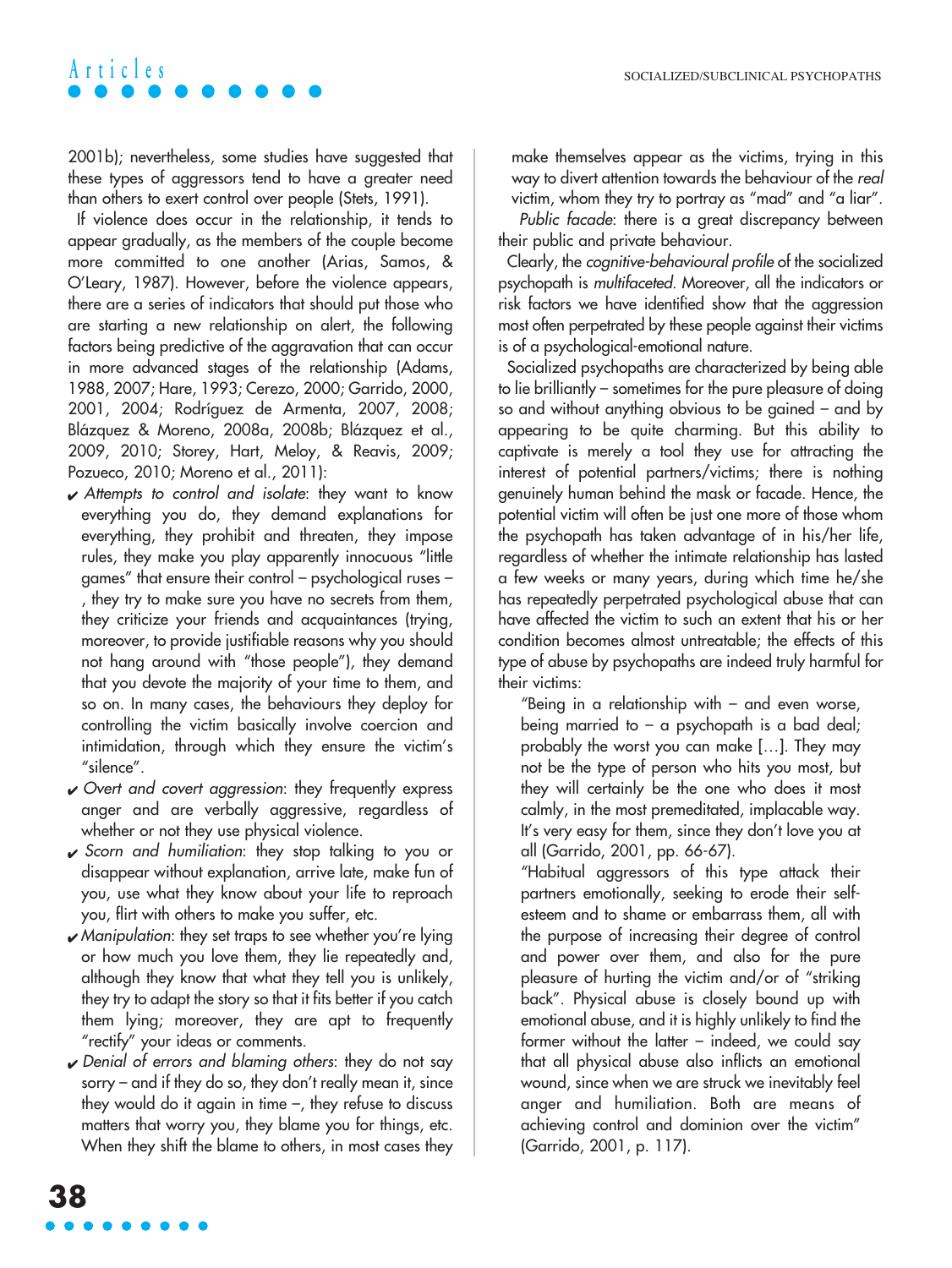#### Relations between IPAs and subclinical psychopathic traits: Risk factors

In addition to what has already been said, if we pay particular attention to IPAs (Taverniers, 2001) and to the covert and manifest mechanisms of emotional abuse (Asensi, 2008) that we already reviewed (see Tables 2 and 3), we can immediately see that the similarities with psychopathic traits – and also with several of the narcissistic and Machiavellian aspects – are crystal clear.

The majority of these indicators and/or mechanisms of psychological-emotional abuse form part of the very essence of the different psychopathic traits, basically those which have to do with Factor 1 of the PCL-R or personality/interpersonal and emotional traits, and also (though to a lesser extent and not necessarily so) with some of those of Factor 2 of the PCL-R, or behavioural/lifestyle traits. Of particular relevance for the purposes of this section is the recent research article entitled Psychological Abuse in Young Couples: Risk Factors (Moreno et al., 2011).

In a study carried out at the University of Extremadura (Spain), these authors assessed 648 university students – 277 men and 371 women – from a range of faculties and aged 17 and 23, with a view to identifying IMPs prior to the consolidation of their relationship – marriage or starting to live together.

In order to assess psychological abuse in the intimate partner relationships of students, Moreno et al. (2011) created the Psychological Abuse Questionnaire (Cuestionario de Maltrato Psicológico; CMP), based on numerous national and international surveys and screening/diagnostic instruments that have looked at the problem of domestic violence. The results revealed coercive interaction patterns in students' courtship relations, the IPAs found including hostility, blaming, abusive insistence, apparent benign disposition, indifference, and scorn or contempt. The CMP includes items such as the following:

- ✔ Destructive Behaviour and Recrimination: "My partner kept telling me over and over again what he/she didn't like about me" and "My partner would constantly drag up things from the past to make fun of me".
- $\sqrt{\frac{1}{100}}$  Gaslighting: "My partner denied having said things to me that he/she actually had said" and "My partner continually accused me of imagining things that had happened".
- ✔ Denial/Refutation: "My partner assured me that he/she would never do harm to anyone, least of all to me" and

"My partner accused me of inventing the fact that he/she did me harm".

**Articles**

Blaming: "My partner constantly blamed me for things that were not my fault".

In addition to the analysis we have made so far, let us now continue to explore the relationship between IPAs/covert and manifest mechanisms of emotional abuse and psychopathic traits.

For example, the IPA apparent benign disposition largely corresponds to the psychopathic traits glibness and superficial charm and manipulation. The subfactor manipulation of reality, included in the IPA apparent benign disposition, presents some interesting aspects. In general, psychopaths attempt to initiate intimate contact by presenting themselves as nice, good-natured people, but are manipulating reality, since they are not actually like that, though their victims do not discover this until the psychopaths take off their mask –until they change their behaviour and start to show themselves as they really are (Pozueco, 2010). Such manipulation of reality increases when the abusive member of the partnership initiates or perpetrates at the same time the insidious process of gaslighting, which can make victims feel they are losing their mind – or indeed, can "drive them crazy" (Blázquez & Moreno, 2008b).

As Taverniers (2001) points out, belittling or disparaging one's partner is a form of psychological abuse in which abusers typically disregard the feminine/masculine part of their victims, as well as their abilities or skills, their reality and their experience. It can be seen as "an underlying mechanism aimed at instilling the feelings of inferiority necessary for establishing the asymmetrical relationship that gives rise to the emergence of other expressions of violence within the couple, be they covert or explicit" (Blázquez et al., 2009, p. 707). This subfactor of IPAs is reflected, according to Moreno et al.'s (2011) study, in the kind of caustic criticism, humiliation and habitual discrediting of one's partner that makes it easier for the abuser to assume subtle attitudes which cast doubt on the relevance of the victim's actions, constantly trivializing them. In this regard, it should not be overlooked that psychopaths, like narcissists, typically have a pompous or grandiose sense of their own worth (Cleckley, 1941, 1976; Hare, 1991, 2003), which tends to increase when they humiliate their partners, family members, friends, employees, acquaintances, and so on (Hare, 1993; Garrido, 2000, 2001; Pozueco, 2010).

As far as the subfactor trivialization is concerned, the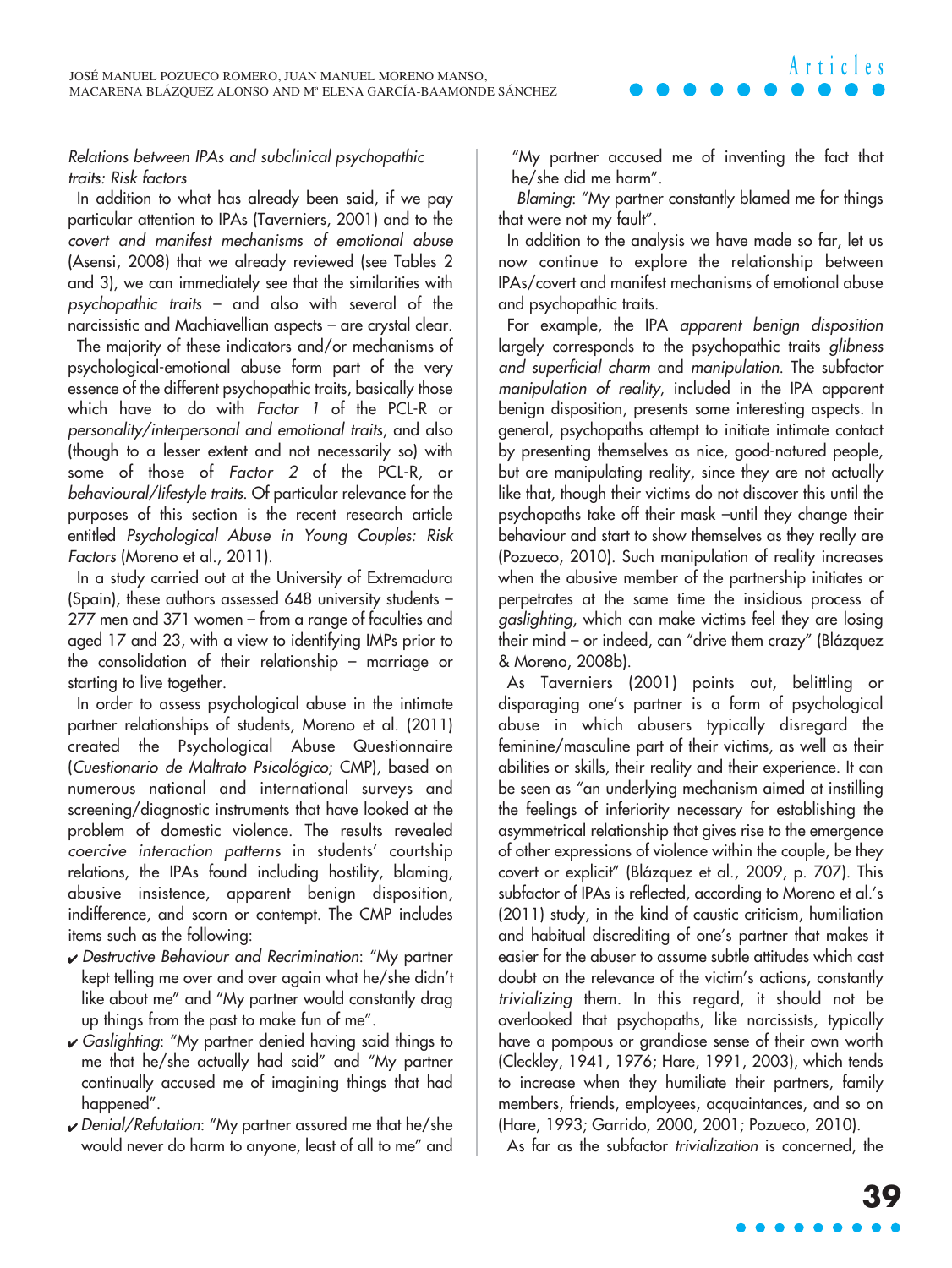IPAs identified by Blázquez et al. (2009) and Moreno et al. (2011) refer to comments expressing an undervaluing of the victim and a lack of recognition of any personal success he or she might have achieved. Once this relational dynamic – whose objective is to establish permanent and systematic control over the victim (Loring, 1994) – has been installed, it is common to find the emergence of destructive behaviours whose purpose is frighten them and oblige them to remain within the relationship; such behaviours might range from the destruction of objects of financial or sentimental value belonging to the victim, to the maltreatment of his or her pets. Several studies have also found that both subclinical psychopaths and people scoring high in the DTP use tactics of retention of their partner for their own benefit – economic, social or sexual –, retaining them until they have squeezed out all they can or they get bored with them (Williams et al., 2005; Jonason et al., 2009; Jonason, Li, & Cason, 2009; Jonason, Li, & Buss, 2010; Jonason, Li, & Richardson, 2010; Jones & Paulhus, 2010, 2011).

As we pointed out above, the most common reason why psychopathic partners psychologically abuse their partners/victims is to gain power and control over them (Hare, 1993; Garrido, 2000); to this end, they often prevent them from having any kind of contact – social, with friends or with family – that could stand in the way of such control (Garrido, 2001, 2004). This kind of isolation or social blocking is another of the IPAs identified in the intimate partner relationships of young couples, and through which one member of the couple achieves total control over the other (Blázquez et al., 2009). The insidious process involved has been referred to as the cycle of psychopathic manipulation (Garrido, 2001, 2004; Babiak & Hare, 2006; Pozueco, 2010):

"Abusers will attain total control over their victims when they impose social blocking that isolates them from family, friends and any other contact the victims can establish with the outside world that is beyond the abusers' control and manipulation. The expressions of this subfactor can be summarized as continual attempts at restriction, affecting the victim's affective or social life, and which often reach humiliating levels" (Blázquez et al., 2009, p. 708).

Expressions of disapproval or criticism are, according to Taverniers (2001), probably the most common form of hostility within couples, establishing themselves as an integral part of the dysfunctional relationship in everyday life. Such expressions cover various aspects:

"They can be described as constituting a violent mechanism (though not an explicitly aggressive one) that consists in demanding of the victim that he or she adapt in a rigid and stereotypical way to the psychopath's own expectations about how he/she should act, ignoring the victim's individuality.

"This variable can be seen in our study in the form of recrimination about things that happened in the past, constant complaints about aspects of the victim that the abuser finds unsatisfactory, malicious comments whose sole purpose is to upset the victim, and, most representative of all, continual criticism of the victim's behaviour, which the abuser arbitrarily decides is warranted" (Moreno et al., 2011, p. 563).

Constantly finding fault and criticizing one's partner in a malicious way is characteristic of egotistical people. Machiavellian people are extremely egotistical, scathing and hypercritical (Christie & Geis, 1968, 1970); and it is well known that one of the essential traits of psychopaths is their tremendous egocentrism (Cleckley, 1941, 1976; Hare, 1991, 1993). Reproaching their partners for past actions they did not actually do is a tactic often used by psychopathic partners, even to the extreme of making the victims believe they really did do them. Abusers often insist and insist in their efforts to convince their victims, even when what they are trying to convince them of borders on the absurd (Garrido, 2001, 2004; Pozueco, 2010).

Another subfactor included in the principal factor blaming is that which concerns accusations. This is an IPA…:

"(…) employed by abusers to instil a sense of opprobrium in their victims. Thus, victims become the target of their partners' attacks of anger or feelings of insecurity and the person on whom they project indiscriminately their own lack of satisfaction. The fact that victims are unable to control such accusations, that they suffer criticism regardless of their behaviour, means that they learn to live in a perpetual state of helplessness [Seligman, 1974], which in turn takes a psychological toll and negatively affects their personality [Martos, 2006].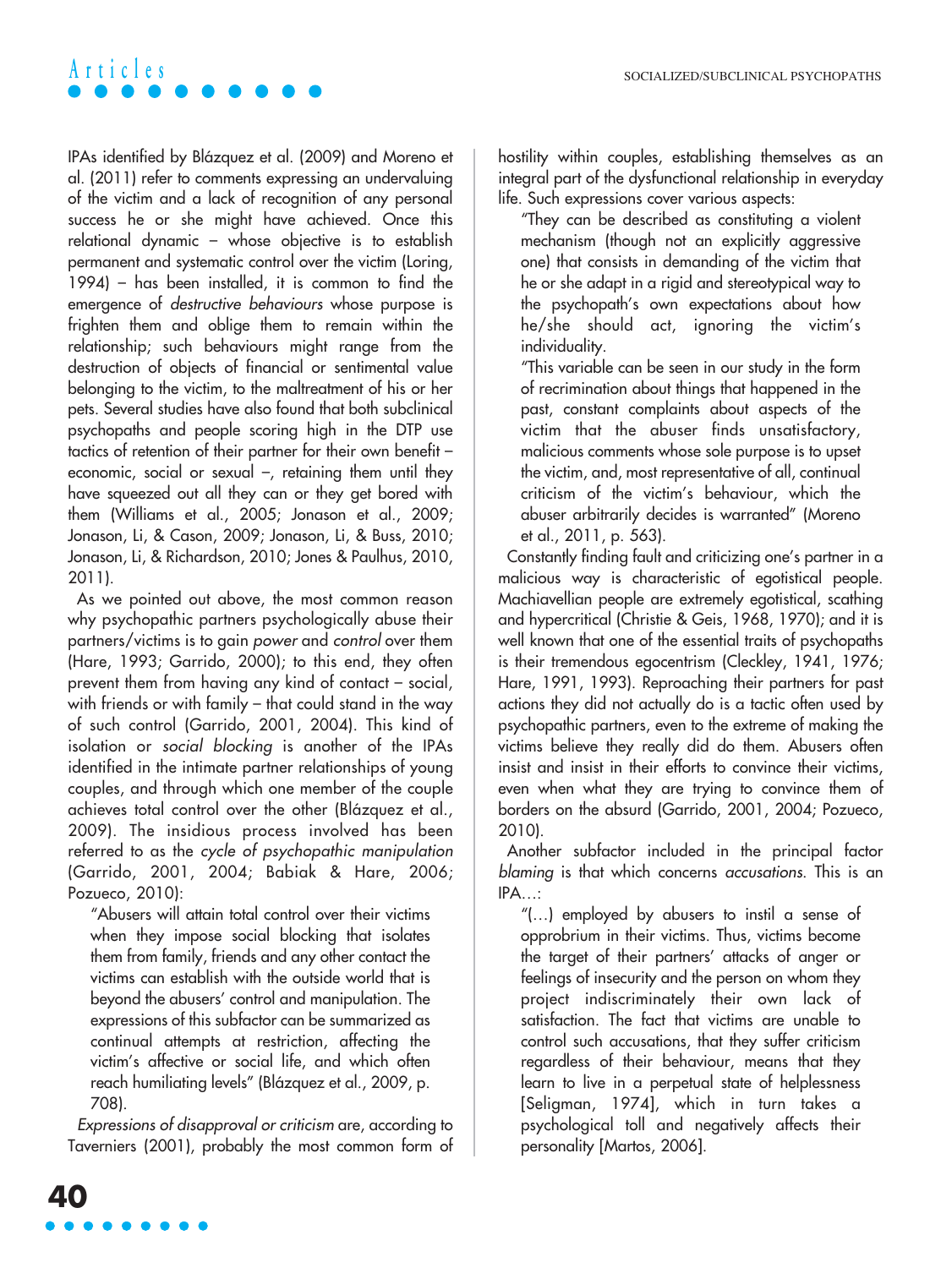"The most common types of accusation found in our study are those of blaming the victim exclusively for any kind of problematic situation the abuser might be experiencing, taking offence at the slightest and most innocuous comments the victim might make in the course of a normal day, making judgemental allegations that suggest the victim is abnormal compared to other men/women, and lastly, totally disparaging everything the victim does in whatever context" (Moreno et al., 2011, pp. 563-564).

In this line, we should remember that another of the defining features of psychopaths is the absence of feelings of guilt and/or remorse for what they have done (Cleckley, 1941, 1976; Hare, 1991, 1993); thus, a person who does not feel guilty or whose conscience is untroubled about the negative consequences of his or her acts is free of the "moral brakes" that cause the rest of us to reflect, excuse ourselves and try not to do the same thing again. Furthermore, we should highlight the lack of shame and/or scruples that characterizes psychopaths, so that they have no qualms about hurling accusations at their partner or at other people.

Finally, let us consider the subfactor abusive insistence, included in the principal factor imposition of behaviour patterns. According, once more, to the authors of our study of reference:

"Abusive insistence constitutes a form of imposition of behaviour patterns that is characterized by the psychopath's repeating his/her demands of his/her partner until the latter fulfils them out of sheer exhaustion. The evidence from our study indicates that the psychopathic partner persistently claims to be right whenever there is a discrepancy, makes the other partner have sex when he or she does not want to, puts pressure on the victim until her or she drops his/her own plans and falls in with the other's, and finally, stubbornly insists on making the victim satisfy all his or her desires" (Moreno et al., 2011, p. 564).

Psychopaths are also characterized by having an impersonal and/or poorly integrated sex life (Cleckley, 1976), and this would cover aspects such as forcing one's partner to have sexual relations when they do not want to, or insisting on their performing degrading or humiliating sexual practices (Williams et al., 2005). Abusive insistence starts to appear in psychopathic partners when they have already been in the relationship for some time, commonly tends to be focused on frivolous sexual requirements, and is generally found in the intermediate phase of the cycle of psychopathic manipulation (Pozueco, 2010).

**Articles**

We should point out that all of these traits and behaviours of psychopaths related to the different IPAs will depend on the type of relationship the psychopath intends to initiate, as well as the type of victim he/she is trying to take advantage of. Furthermore, such traits will tend to appear, once the relationship is established, according to the particular phase of the cycle of psychopathic manipulation that has been reached, this cycle covering the whole period from studying potential victims and stalking them, to an eventual break-up (Hare, 1993; Garrido, 2000, 2001, 2004; Pozueco, 2010).

### Characterization of the intimate partner relationships of socialized psychopaths with their partners/victims

Possibly even more clearly, we can observe the relations between the various IPAs and psychopathic traits on reviewing the specific scientific literature on the subject. Of particular relevance for the purposes of this section is the paper entitled Sex, Lies, and More Lies: Exploring the Intimate Relationships of Subclinical Psychopaths, presented by Williams et al. (2005) at the 1st Conference of the Society for the Scientific Study of Psychopathy. That paper, which we follow closely, reported the findings of a research study on the topic.

Problems in intimate partner relationships are of interest to both researchers and the general public, and include violence in the relationship (such as violence against women, or battering), coercive or risk sexual behaviours, and infidelity or "mate poaching" (Williams et al., 2005).

According to the classic research, among the different individual variables identified as predictors of relationship problems are borderline personality disorder, substance abuse, and trait anger (Dutton, 1998). However, an important and especially destructive personality variable has been greatly neglected in this line of research: subclinical psychopathy (Williams et al., 2005). Subclinical psychopathy shares the principal characteristics of its legal-forensic counterpart, even though they tend to be less extreme than those found in criminal psychopathy (Cleckley, 1976; Hall & Benning, 2006; Patrick, 2007; López, 2010).

The association between psychopathy and violence in intimate partner relationships can be explored through research findings on batterers. Although academics tend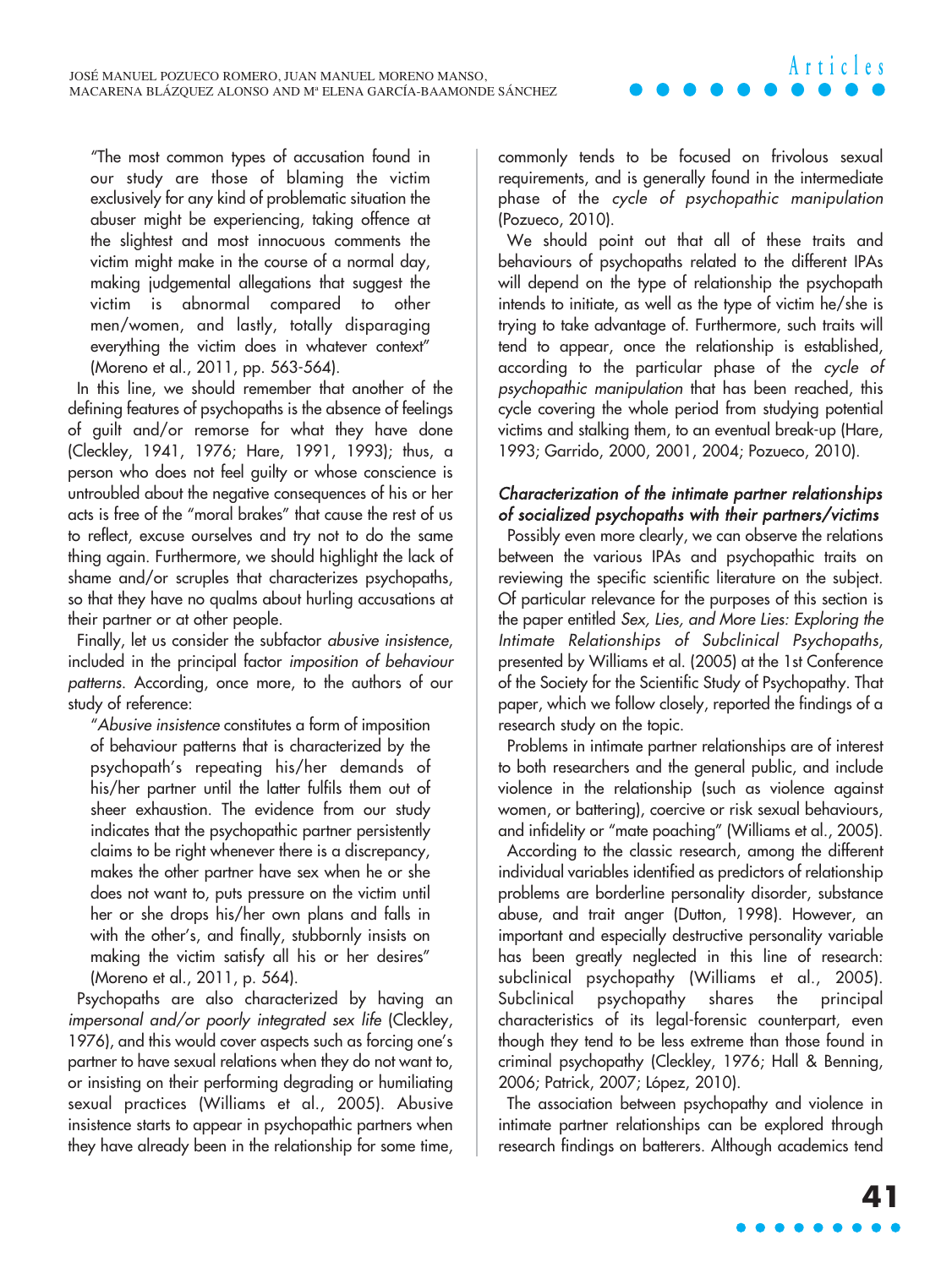to vary with regard to the way they label subgroups of batterers, there is a reasonable degree of consistency or consensus on the personality traits, the psychopathology and the patterns of abuse that define these subgroups (see, for a review, Dutton, 1998; Tweed & Dutton, 1998; Huss & Langhinrichsen-Rohling, 2000, 2006). One of these subgroups is known as generally violent/antisocial. In light of the surprising similarities between generally violent/antisocial abusers and psychopathic men (Spidel et al., 2007), criminal psychopathy may be a good candidate as a correlate of the problems in many intimate partner relationships (Williams et al., 2005).

In their paper, Williams et al. (2005) criticize the fact that research has rarely considered "the most destructive personality – subclinical psychopathy" (p. 1) in studies on problems in intimate partner relationships. These authors studied the influence of subclinical psychopathy in the intimate relationships of 612 undergraduates, employing for that purpose the third version of the Self-Report Psychopathy Scale (SRP-III) by Paulhus, Neumann and Hare (in press), a self-report on subclinical psychopathy with 44 items derived from the original PCL-R. Broadly speaking, Williams et al. (2005) found that subclinical psychopathy was associated with a wide range of risk and violent sexual behaviours, with diverse negative attitudes and cognitions towards one's partner and towards intimate relations in general, and with different indicators of infidelity. All in all, these results suggest that the intimate relationships of subclinical psychopaths are extremely abusive and volatile as regards both attitudes and behaviours.

Let us look a little more closely at the statistical results of this interesting study. In our conclusions section we also discuss the findings and conclusions of these authors.

With regard to the variable risky/dangerous/reckless and violent behaviours, it was measured through the Violence Assessment Index (Dobash, Dobash, Cavanagh, & Lewis, 1998), the Aggressive Sexual Behavior Inventory (Mosher & Anderson, 1986) and the HIV/AIDS Risk Behavior Form (Huba et al., 2000). In their study, Williams et al. (2005) found correlations with the SRP-III, all of them significant at  $p < 0.01$ . Total scores on the SRP-III correlated strongly with coercive sexual behaviour ( $r =$ 0.38), with risk sexual behaviour (r = 0.37) and with violence in the intimate relationship ( $r = 0.32$ ). A more detailed analysis of these correlations revealed that each of the four SRP-III subscales – Affective Insensitivity, Interpersonal Manipulation, Erratic Lifestyle and Antisocial Behaviour – correlated significantly and to varying degrees with the different dependent measures or self-report instruments that served to assess the study variables we are reviewing here.

As far as the variable attitudes towards relationships and towards one's partner is concerned, this was measured via the Rape Supportive Attitudes Scale (Lottes, 1991), the Perceived Relationship Quality Component (Fletcher, Simpson, & Thomas, 2000) and the Relationship Questionnaire (Bartholomew & Horowitz, 1991). Williams et al. (2005) also found correlations between the SRP-III and the attitudes scales mentioned. They found that the SRP-III correlated positively with acceptance of rape myths ( $r = 0.33$ ) and with indifferent attachment style ( $r = 0.10$ ,  $p < 0.05$ ). Negative correlations were also observed between SRP-III scores and feelings of both commitment ( $r = -0.32$ ) and trust ( $r =$  $-0.23$ ,  $p < 0.05$ ) in relation to one's partner. Two of the SRP-III subscales, Affective Insensitivity and Antisocial Behaviour, showed strong correlations with lack of commitment, whilst the strongest correlation of the Antisocial Behaviour subscale was with mistrust. The Affective Insensitivity and Interpersonal Manipulation subscales displayed the strongest associations with acceptance of rape myths, and it was Interpersonal Manipulation that correlated most strongly with indifferent attachment style.

Finally, the third variable studied by Williams et al. (2005) in relation to subclinical psychopathy was infidelity, which was measured through the HMP Attraction Survey (Schmitt, Shackelford, Duntley, Tooke, & Buss, 2001), the Anonymous Romantic Attraction Survey (Schmitt & Buss, 2001) and the Sociosexual Orientation Inventory (Simpson & Gangestad, 1991). The authors found robust correlations between the SRP-III and cheating fantasies ( $r = 0.42$ ) and cheating behaviours (r = 0.39). Although psychopaths were more likely to engage in mate-poaching  $(r = 0.41)$ , there was no relation with the variable successful mate poaching (r  $=0.11$ ,  $p > 0.05$ ). Those scoring high in subclinical psychopathy were also more likely to seek short-term partners ( $r = 0.36$ ) and to consider the possibility of having sexual relations with someone they just met  $(r =$ 0.34). To varying extents, all the SRP-III subscales showed significant correlations with the different instruments or measures of infidelity. Finally, and contrary to what is generally thought – some think men are more unfaithful, while others think the same about women –, these authors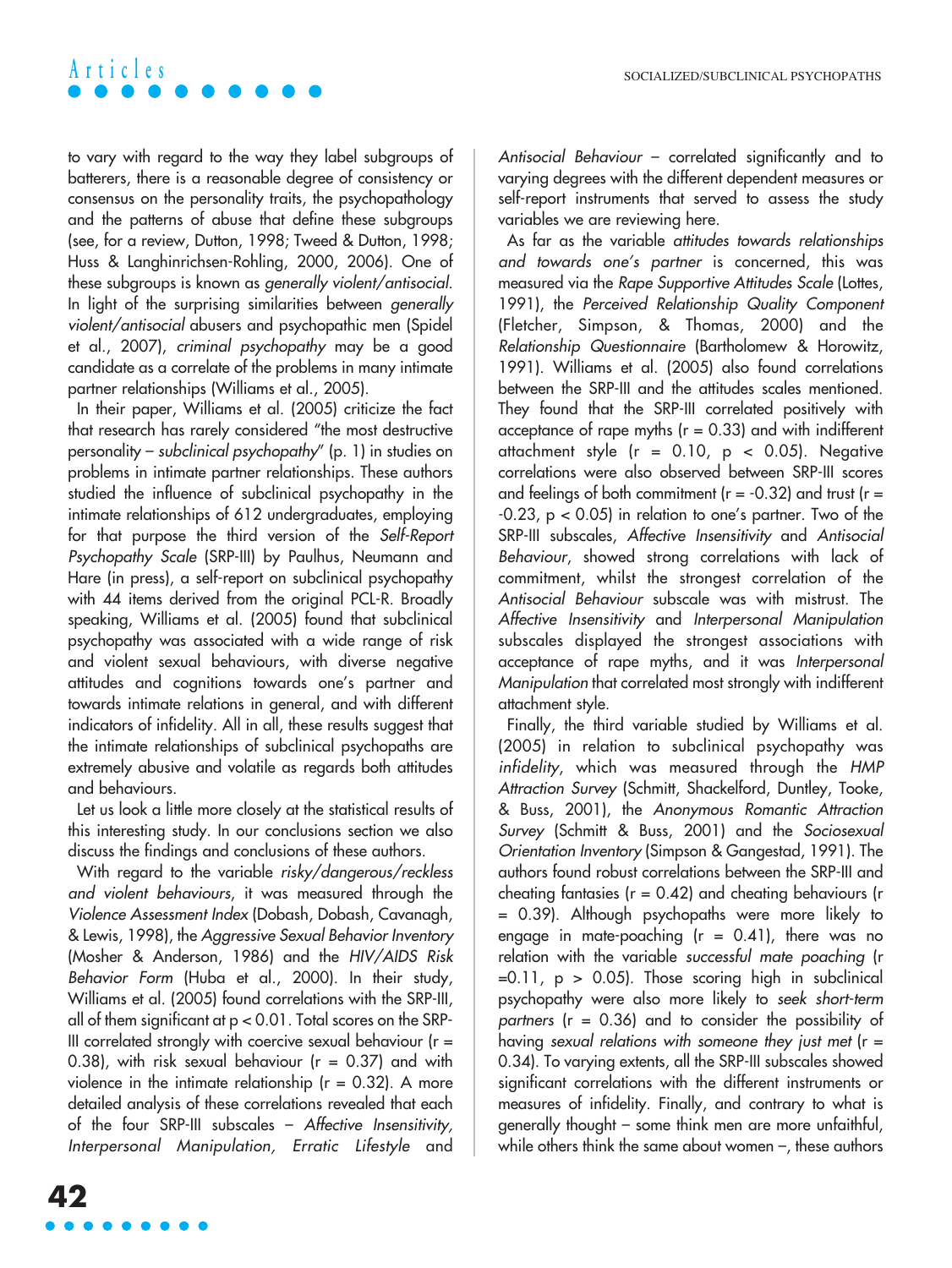found that "gender differences in all the correlation patterns mentioned were minimal" (Williams et al., 2005, p. 5).

#### **DISCUSSION AND CONCLUSIONS**

In general, research has revealed and described the subclinical psychopath as a person – of either sex – with an ideal self-concept quite similar to that of many people in the general population. Ray and Ray (1982) commented, somewhat ironically, that "the psychopath is [a type of person] that is too good to be true" (p. 140); it was no coincidence that they gave their article the title Some apparent advantages of subclinical psychopathy. Without any doubt, just like the image projected by these people, such "advantages" are deceptive, as also highlighted by other authors, such as Cleckley (1941, 1976), Hare (1993), Lykken (1995) and Garrido (2000), on finding, after many years of research involving real cases, that subclinical psychopathy is especially prominent in persons of high socioeconomic and professional status, citing examples of doctors, teachers, politicians, artists, business people, etc. More recently – over the last two decades or so – various authors have corroborated the presence of subclinical psychopathy in the general population through the study of "normal personality" traits and models (Williams & Paulhus, 2004; Benning et al., 2005; Cooke, Michie, & Hart, 2006; Hall & Benning, 2006; Lilienfeld & Fowler, 2006; Lynam & Derefinko, 2006).

We should also stress, as mentioned above, that many different factors and subfactors make up the IPAs in the couple that already begin to manifest themselves at the courtship stage (Blázquez & Moreno, 2008a). All the indications are that each of these manifestations of emotional violence as regulatory elements of marital interaction can arise at any point in the course of an intimate relationship (Blázquez et al., 2009, 2010), taking on different forms of expression that change as the relationship itself evolves (Castellano, García, Lago, & Ramírez, 1999). Thus, although we start out from assuming the existence of properties inherent to the dynamic of abuse, such as the cyclical nature and increasing intensity of the aggression (Walker, 2000), research has also revealed that IPAs vary according to age, being found most often in young people aged 17-18 (Blázquez et al., 2009; Moreno et al., 2011).

Quite another thing is the possible relation between IPAs and psychopathic traits, which would have to be corroborated empirically – and even then, the results obtained through merely correlational studies would have to be treated with caution, given that their interpretation may be too speculative. In this regard, we are of course not suggesting that persons showing manifestations of psychological abuse against their intimate partners are necessarily psychopaths – either socialized/subclinical or potentially criminal. Hence, it is important to stress that a person can be diagnosed as a psychopath only when he or she has been assessed with the instruments specifically designed for that purpose, and regardless of whether he/she has been or is currently in a couple relationship. Therefore, psychopathy and psychological abuse should be assessed independently, and at the same time researchers should explore the possible relation between the two that has been revealed in a wide range of studies.

What is clear from the relevant scientific literature is that socialized psychopaths maintain intimate relationships in which the majority of the IPAs reviewed here are found. The study by Williams et al. (2005), which we have already discussed, provides evidence of this. Let us return to it once more to consider their own conclusions:

"Psychopathy demonstrated strong and consistent correlations with a wide range of problematic relationship behaviors. Not only are psychopaths more likely to engage in risky sexual behavior, they are more likely to use coercive tactics to obtain sex, including the use of drugs or physical or verbal intimidation. The latter indicates that psychopaths use fear and other manipulative tactics to dominate and control their partners. The violence that pervades psychopaths' lives appears to extend to their intimate relationships.

"Psychopathy was also associated with several negative attitudes regarding their partners and relationships in general. It is noteworthy that many of these same attitudes and cognitions have been recognized as risk factors for sexual aggression (e.g., Malamuth, 2003). In particular, psychopaths demonstrate less commitment and trust towards their partner, and have a more dismissive attachment style in general. Even more disturbing is the fact that psychopaths are more accepting of rape myths and hold more pro-rape attitudes. Together, it is possible that these attitudes and cognitions sow the seeds of psychopaths' violence towards relationship partners.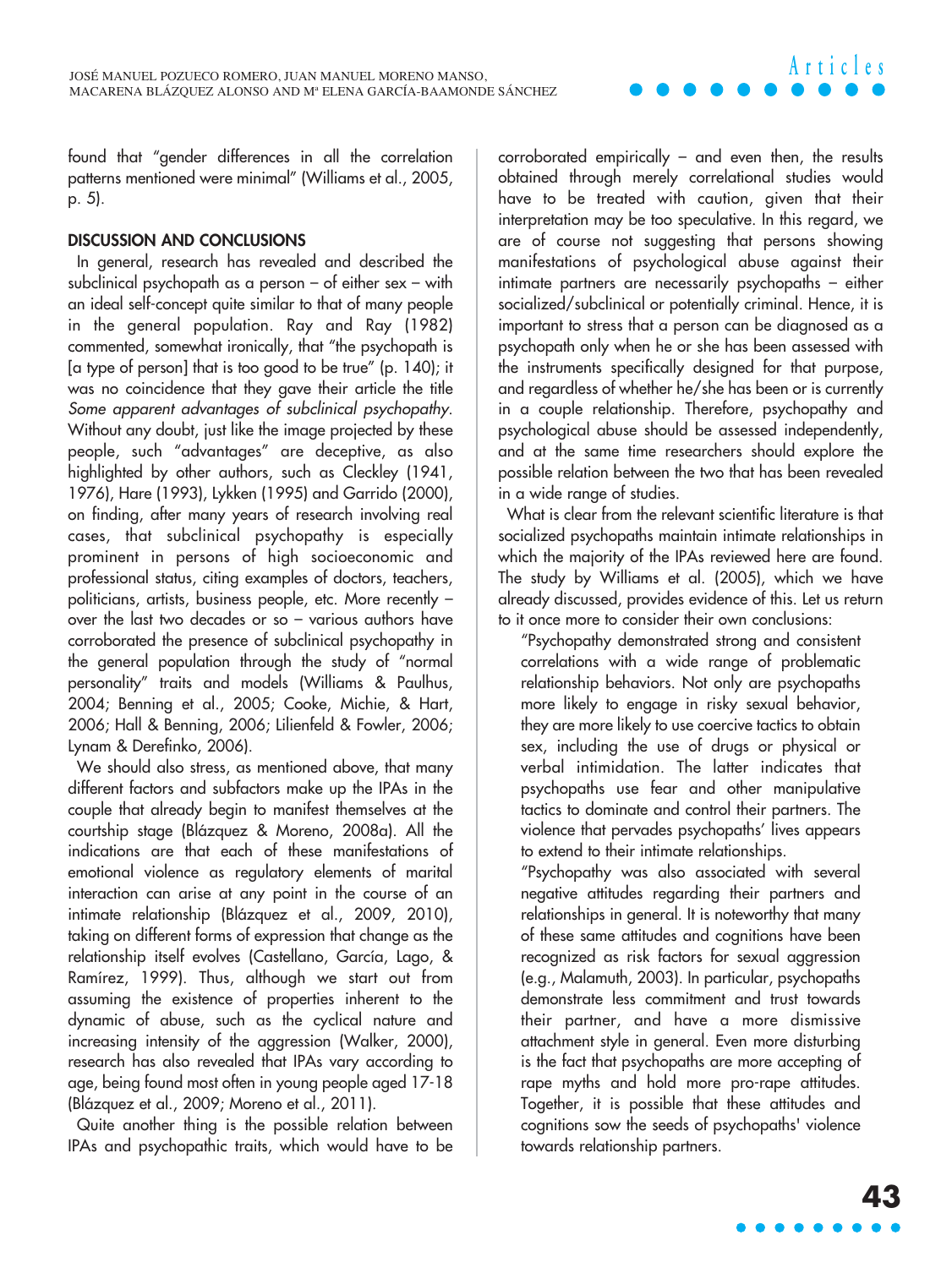"Finally, psychopathy demonstrated consistent links with another fundamental relationship issue – infidelity. Psychopaths appear to be constantly contemplating or actively pursuing short-term sexual opportunities, regardless of their relationship status or that of their potential targets. Psychopaths are also unconcerned with getting to know their cheating target, suggesting that the target might as well be an anonymous stranger. This dismissive attachment style and lack of commitment towards their partner are both likely to play a role in their infidelity.

"Based on the correlations between subclinical psychopathy and relationship violence, it appears that the link between batterers and forensic psychopathy may be generalized to subclinical psychopathy as well. Aside from actual selfreported behavior, subclinical psychopathy is also associated with several attitudes and cognitions that are considered risk factors for abuse. The intimate relationships of psychopaths appear to be a dangerous environment for their partners – one that is fraught with detachment, mistrust, and abuse" (Williams et al., 2005, pp. 5-6).

It is often said that no two people are alike; nor are two psychopaths alike. Given the individuality and idiosyncrasies of each person, it follows that the dynamics of subclinical psychopaths' relations with their partners or potential partners will vary greatly. Nevertheless, research findings have shown that the majority of the intimate relationship dynamics associated with these types of persons are very similar, being fundamentally oriented to the selection of short-term partners, the creation of a volatile atmosphere in their relationships (Jonason et al., 2011), and the maltreatment of their partners if the relationship lasts. These people, then, have a great deal in common with each other, and this can make it easier for professionals to produce a relatively prototypical profile of these psychological aggressors within couple relationships and to draw up basic preventive guidelines for victims and potential victims.

#### **REFERENCES**

Adams, D. (1988). Treatment models of men who batter: A pro-feminist perspective on wife abuse. In K. Yllö, & M. Bograd (Eds.), Feminist perspective on wife abuse (pp. 176-199). Beverly Hills, CA: Sage Publications.

Adams, D. (2007). Why do they kill?: Men who murder

their intimate partners. Nashville, TN: Vanderbilt University Press.

- Ali, F., Amorim, I. S., & Chamorro-Premuzic, T. (2009). Empathy deficits and trait emotional intelligence in psychopathy and Machiavellianism. Personality and Individual Differences, 47(7), 758-762.
- Ali, F., & Chamorro-Premuzic, T. (2010). The dark side of love and life satisfaction: Associations with intimate relationships, psychopathy and Machiavellianism. Personality and Individual Differences, 48(2), 228-233.
- Arias, I., Samos, M., & O'Leary, K. D. (1987). Prevalence and correlates of physical aggression during courtship. Journal of Interpersonal Violence, 2, 82-90.
- Asensi, L. (2008). La prueba pericial psicológica en asuntos de violencia de género [Forensic psychological tests in cases of gender violence]. Revista Internauta de Práctica Jurídica, 21, 15-29.
- Austin, E. J., Farrelly, D., Black, C., & Moore, H. (2007). Emotional intelligence, Machiavellianism and emotional manipulation: Does EI have a dark side? Personality and Individual Differences, 43, 179-189.
- Babiak, P. (1996). Psychopathic manipulation in organizations: Pawns, patrons, and patsies. In D. J. Cooke, A. E. Forth, J. P. Newman, & R. D. Hare (Eds.), Issues in criminological and legal psychology: No. 24, International perspectives on psychopathy (pp. 12-17). Leicester, UK: British Psychological Society.
- Babiak, P. (2007). From darkness into the light: Psychopathy in industrial and organizational psychology. In H. F. Hervé, & J. C. Yuille (Eds.), The psychopath: Theory, research, and practice (pp. 411- 428). Mahwah, NJ: LEA.
- Babiak, P., & Hare, R. D. (2006). Snakes in suits: When psychopaths go to work. New York, NY: Regan Books.
- Bartholomew, K., & Horowitz, L. M. (1991). Attachment styles in young adults: A test of a four-category model. Journal of Personality and Social Psychology, 62, 226- 244.
- Benning, S. D., Patrick, C. J., Blonigen, D. M., Hicks, B. M., & Iacono, W. G. (2005). Estimating facets of psychopathy from normal personality traits: A step toward community epidemiological investigations. Assessment, 12(1), 3-18.
- Blázquez, M., & Moreno, J. M. (2008a). Análisis de la inteligencia emocional en la violencia de género [The analysis of emotional intelligence in gender violence]. Revista Electrónica de Investigación Psicoeducativa, 6(2), 475-500.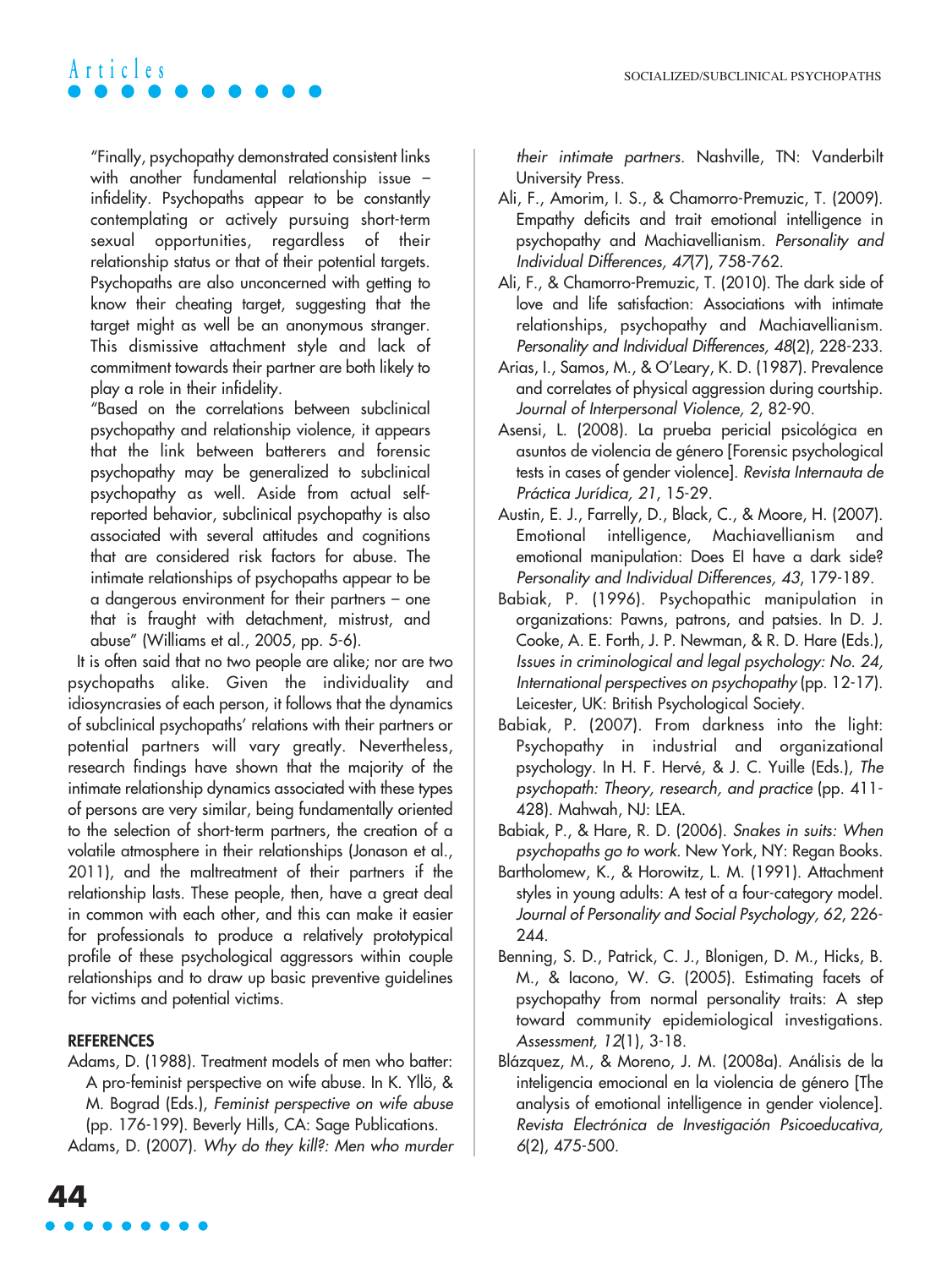- Blázquez, M., & Moreno, J. M. (2008b). Maltrato psicológico en la pareja: Prevención y educación emocional [Psychological abuse in the couple: Prevention and emotional education]. Madrid: EOS (Colección Psicología Jurídica).
- Blázquez, M., Moreno, J. M., & García-Baamonde, Mª. E. (2009). Estudio del maltrato psicológico, en las relaciones de pareja, en jóvenes universitarios [Study of psychological abuse in intimate partner relationships among young university students]. Electronic Journal of Research in Educational Psychology, 7(2), 691-714.
- Blázquez, M., Moreno, J. M., & García-Baamonde, Mª. E. (2010). Revisión teórica del maltrato psicológico en la violencia conyugal [Theoretical review of psychological abuse in marital violence]. Psicología y salud, 20(1), 65-75.
- Castellano, I., García, M. J., Lago, M. J., & Ramírez, L. (1999). La violencia en parejas universitarias [Violence in couples at university]. Boletín Criminológico, 42, 1-4.
- Cerezo, A. I. (2000). El homicidio en la pareja: Tratamiento criminológico [Homicide in the couple: A criminological treatment]. Valencia: Tirant lo Blanch.
- Cleckley, H. M. (1941). The mask of sanity: An attempt to clarify the so-called psychopathic personality (1st ed.). St. Louis, MO: C.V. Mosby.
- Cleckley, H. M. (1976). The mask of sanity: An attempt to clarify the so-called psychopathic personality (5th ed.). St. Louis, MO: C.V. Mosby.
- Christie, R., & Geis, F. L. (1968). Some consequences of taking Machiavelli seriously. In E. F. Borgatta, & W. W. Lambert (Eds.), Handbook of personality theory and research (pp. 959-973). Chicago, IL: Rand McNally.
- Christie, R., & Geis, F. L. (1970). Studies in Machiavellianism. New York, NY: Academic Press.
- Cooke, D. J., Michie, C., & Hart, S. D. (2006). Facets of clinical psychopathy: Toward clearer measurement. In C. J. Patrick (Ed.), Handbook of psychopathy (pp. 91- 106). New York, NY: Guilford Press.
- Dobash, R.P., Dobash, R. E., Cavanagh, K., & Lewis, R. (1998). Separate and intersecting realities: A comparison of men's and women's accounts of violence against women. Violence Against Women, 4(4), 382-415.
- Dutton, D. G. (1998). The abusive personality: Violence and control in intimate relationships. New York, NY: Guilford Press.

Evans, P. (1996). The verbally abusive relationship: How to recognize it and how to respond. Cincinnati, OH: Adams Media Corporation.

**Articles**

- Eysenck, H. J., & Eysenck, S. B. G. (1978). Psychopathy, personality, and genetics. In R. D. Hare, & D. Schalling (Eds.), Psychopathic behaviour: Approaches to research (pp. 197-223). Chichester, UK: John Wiley & Sons.
- Fletcher, G. J. O., Simpson, J. A., & Thomas, G. (2000). The measurement of perceived relationship quality components: A confirmatory factor analytic approach. Personality & Social Psychology Bulletin, 26, 340-354.
- Garrido, V. J. (2000). El psicópata: Un camaleón en la sociedad actual [The psychopath: A chameleon in today's society]. Alzira: Algar.
- Garrido, V. J. (2001). Amores que matan: Acoso y violencia contra las mujeres [Love that kills: Abuse and violence against women]. Alzira: Algar.
- Garrido, V. J. (2004). Cara a cara con el psicópata [Face to face with the psychopath]. Barcelona: Ariel.
- Gondolf, E. W. (1987). Evaluating programs for men who batter: Problems and prospects. Journal of Family Violence, 2(1), 95-108.
- González, R., & Santana, J. D. (2001a). La violencia en parejas jóvenes [Violence in young couples]. Psicothema, 13(1), 127-131.
- González, R., & Santana, J. D. (2001b). Violencia en parejas jóvenes: Análisis y prevención [Violence in young couples: Analysis and prevention]. Madrid: Pirámide.
- Hall, J. R., & Benning, S. D. (2006). The "successful" psychopath: Adaptative and subclinical manifestation of psychopathy in the general population. In C. J. Patrick (Ed.), Handbook of psychopathy (pp. 459- 478). New York, NY: Guilford Press.
- Hare, R. D. (1991). The Hare Psychopathy Checklist-Revised (PCL-R). Toronto, Ontario, Canada: Multi-Health Systems.
- Hare, R. D. (1993). Without conscience: The disturbing world of the psychopaths among us. New York, NY: Pocket Books.
- Hare, R. D. (1996). Psychopathy: A clinical construct whose time has come. Criminal Justice and Behavior, 23(1), 25-54.
- Hare, R. D. (2003). The Hare Psychopathy Checklist-Revised (PCL-R): 2nd Edition. Toronto, Ontario, Canada: Multi-Health Systems.
- Hare, R. D., Hart, S. D., & Harpur, T. J. (1991).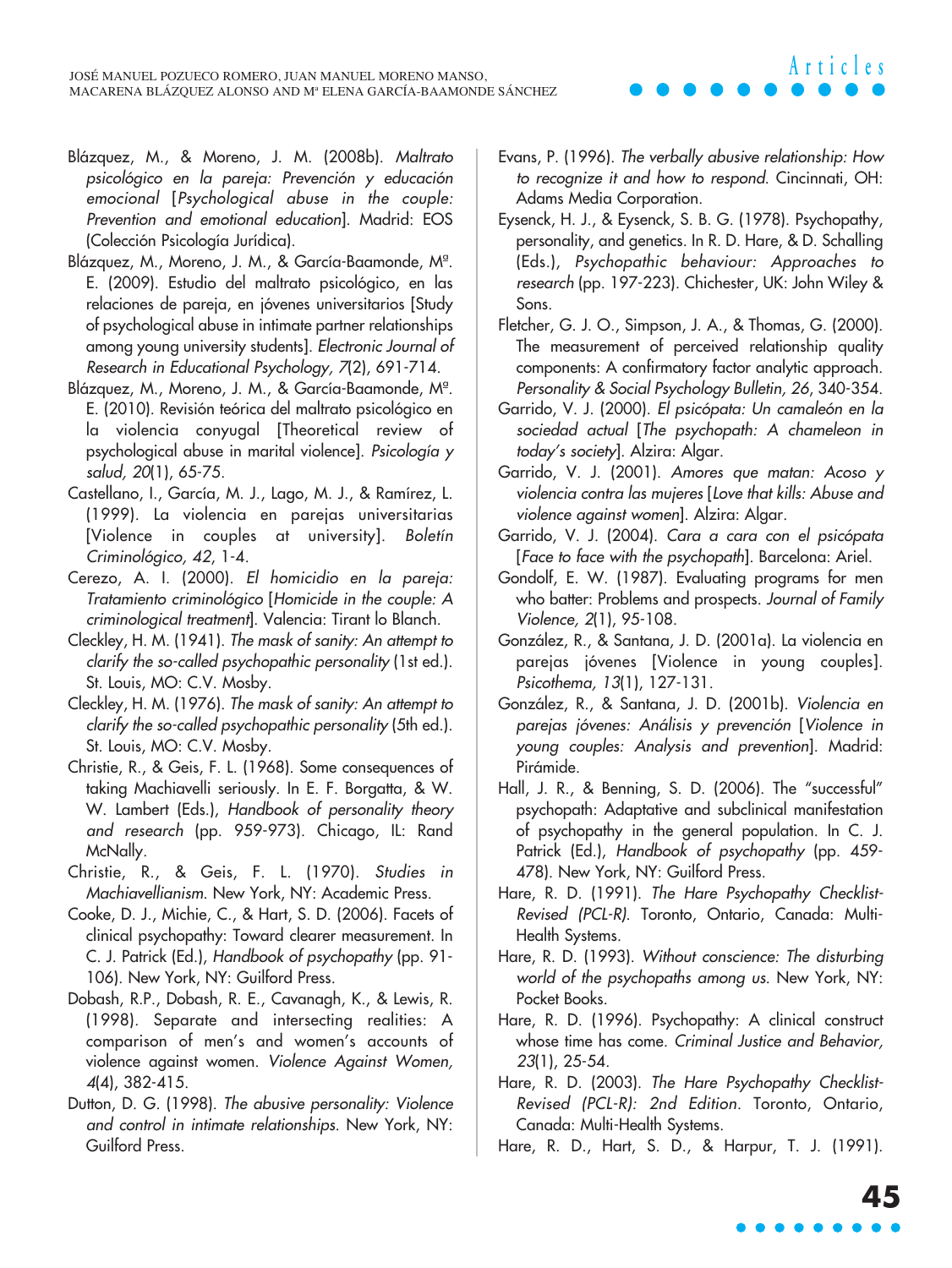Psychopathy and the DSM-IV criteria for antisocial personality disorder. Journal of Abnormal Psychology, 100, 391-398.

- Harrington, A (1974). Psychopaths. St. Albans, UK: Panther Books.
- Huba, G. J., Melchior, L. A, Greenberg, B., Trevithick, L., Feudo, R., Tierney, S., Sturdevant, M., Hodgins, A., Remafedi, G., Woods, E. R., Wallace, M., Schneir, A., Kawata, A. K., Brady, R. E., Singer, B., Marconi, K., Wright, E., Panter, A. T. (2000). Predicting substance abuse among youth with, or at high risk for, HIV. Psychology of Addictive Behaviors, 14(2), 197-205.
- Hudson, W., & McIntosh, D. (1981). The assessment of spouse abuse: Two quantificable dimensions. Journal of Marriage and the Family, 43, 873-884.
- Huss, M. T., & Langhinrichsen-Rohling, J. (2000). Identification of the psychopathic batterer: The clinical, legal, and policy implications. Aggression and Violent Behavior, 5(4), 403-422.
- Huss, M. T., & Langhinrichsen-Rohling, J. (2006). Assessing the generalization of psychopathy in a clinical sample of domestic violence perpetrators. Law and Human Behavior, 30(5), 571-586.
- Johns, J. H., & Quay, H. C. (1962). The effect of social reward on verbal conditioning in psychopathic and neurotic military offenders. Journal of Consulting Psychology, 26(3), 217-220.
- Johnson, M., & Ferraro, K. (2000). Research on domestic violence in the 1980's: Making distinctions. Journal of Marriage and the Family, 62(4), 948-963.
- Jonason, P. K., & Kavanagh, P. (2010). The dark side of love: Love styles and the Dark Triad. Personality and Individual Differences, 49, 606-610.
- Jonason, P. K., Li, N. P., & Buss, D. M. (2010). The costs and benefits of the Dark Triad: Implications for mate poaching and mate retention tactics. Personality and Individual Differences, 48, 373-378.
- Jonason, P. K., Li, N. P., & Cason, M. J. (2009). The booty call: A compromise between men and women's ideal mating strategies. Journal of Sex Research, 46, 1-11.
- Jonason, P. K., Li, N. P., & Richardson, J. (2010). Positioning the booty call on the spectrum of relationships: Sexual but more emotional than onenight stands. Journal of Sex Research, 47, 1-10.
- Jonason, P. K., Li, N. P., Webster, G. D., & Schmitt, D. P. (2009). The dark triad: Facilitating a short-term mating strategy in men. European Journal of Personality, 23, 5-18.

**46**

- Jonason, P. K., Valentine, K. A., Li, N. P., & Harbeson, C. L. (2011). Mate-selection and the Dark Triad: Facilitating a short-term mating strategy and creating a volatile environment. Personality and Individual Differences, 51, 759-763.
- Jonason, P. K., & Webster, G. D. (2010). The Dirty Dozen. A Concise Measure of the Dark Triad. Psychological Assessment, 22(2), 420-432.
- Jones, D. N., & Paulhus, D. L. (2010). Differentiating the Dark Triad within the interpersonal circumplex. In L.M. Horowitz, & S. Strack (Eds), Handbook of interpersonal psychology: Theory, research, assessment and therapeutic interventions (pp. 249- 268). Hoboken, NJ: Wiley.
- Jones, D. N., & Paulhus, D. L. (2011). The role of impulsivity in the Dark Triad of personality. Personality and Individual Differences, 51(5), 679-682.
- Lau, K. S. L., & Paulhus, D. L. (2008). "Profiling the female stalker". Poster presented at the Canadian Psychological Association's Annual Convention. Halifax, Nova Scotia, June 2008.
- Levenson, M. R., Kiehl, K. A., & Fitzpatrick, C. M. (1995). Assessing psychopathic attributes in a noninstitutionalized population. Journal of Personality and Social Psychology, 68(1), 151-158.
- Lilienfeld, S. O., & Fowler, K. A. (2006). The self-report assessment of psychopathy: Problems, pitfalls, and promises. In C. J. Patrick (Ed.), Handbook of psychopathy (pp. 107-132). New York, NY: Guilford Press.
- López, R. (2010). Déficit en el sistema motivacional aversivo en psicópatas subclínicos evaluados mediante el Psychopathic Personality Inventory-Revised (PPI-R) [Deficit in the aversive motivational system in subclinical psychopaths assessed with the Psychopathic Personality Inventory-Revised (PPI-R)]. Castellón: Departamento de Psicología Básica, Clínica y Psicobiología, Facultad de Ciencias Humanas y Sociales, Universitat Jaume I. (Unpublished doctoral dissertation).
- Loring, M. T. (1994). Emotional abuse. New York, NY: Lexington Books.
- Lottes, I. L. (1991). Belief systems: Sexuality and rape. Journal of Psychology & Human Sexuality, 4, 37-59.
- Lykken, D. T. (1995). The antisocial personalities. Hillsdale, NJ: LEA.
- Lynam, D. R., & Derefinko, K. J. (2006). Psychopathy and personality. In C. J. Patrick (Ed.), Handbook of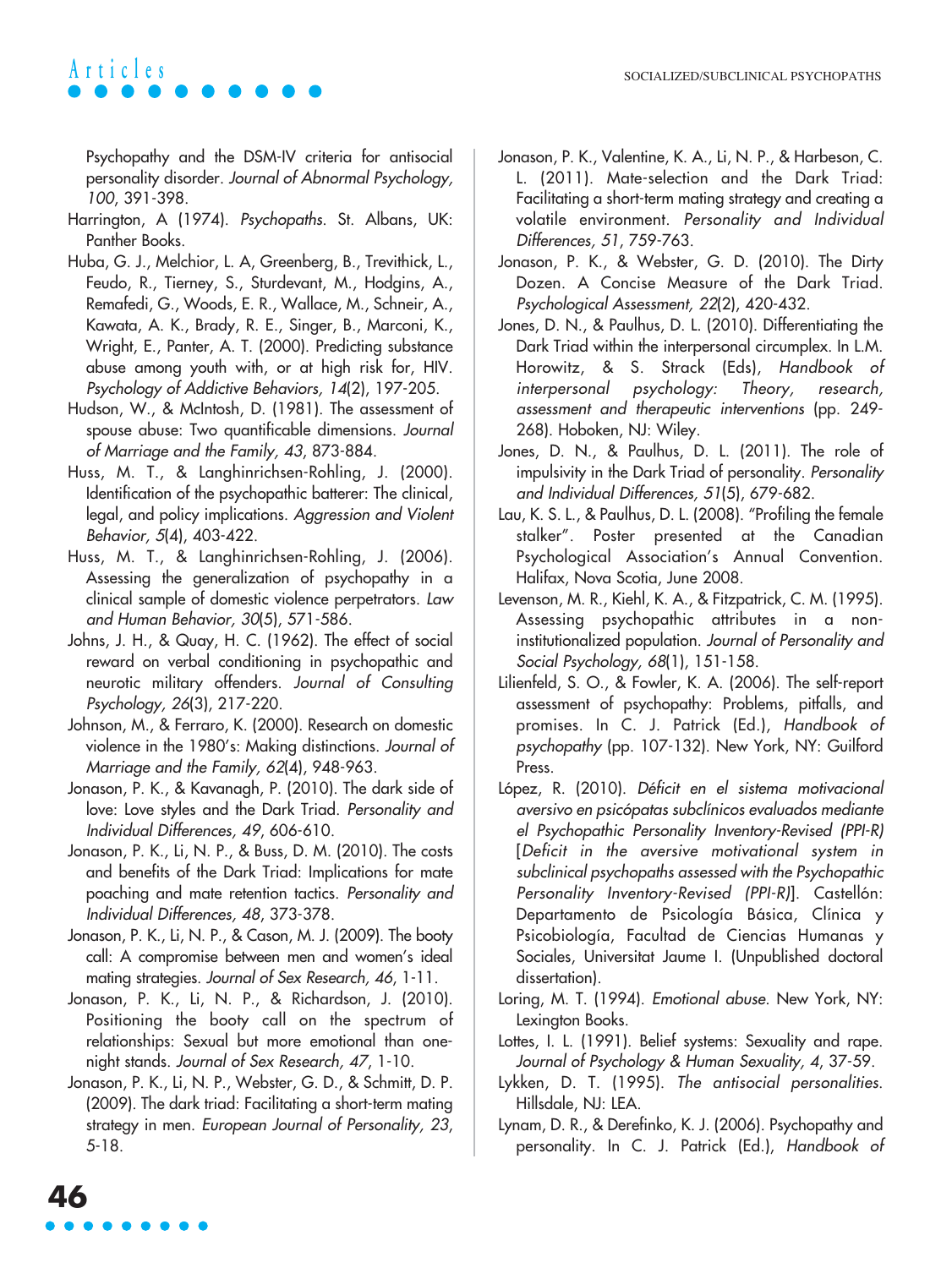psychopathy (pp. 133-155). New York, NY: Guilford Press.

- Marietán, H. R. (2011). No son psicópatas, pero lo parecen [They're not psychopaths, but they appear to be]. ALCMEÓN, Revista Argentina de Clínica Neuropsiquiátrica, 17(1), 74-93.
- Marshall, L. L. (1999). Effects of men's subtle and overt psychological abuse on low-income women. Violence and Victims, 14(1), 69-88.
- McAllister, M. (2000). Domestic violence: A life-span approach to assessment and intervention. Lippincott's Primary Care Practice, 4(2), 174-189.
- McHoskey, J. W. (2001). Machiavellianism and sexuality: On the moderating role of biological sex. Personality and Individual Differences, 31, 779-789.
- Moreno, J. M., Blázquez, M., García-Baamonde, Mª. E., & Guerrero, E. (2011). Psychological abuse in Young couples: Risk factors. Journal of Social Service Research, 37, 555-570.
- Mosher, D. L., & Anderson, R. D. (1986). Macho personality, sexual aggression, and reactions to guided imagery of realistic rape. Journal of Research in Personality, 20, 77-94.
- Murphy, C. M., & O'Leary, K. D. (1989). Psychological aggression predicts physical aggression in early marriage. Journal of Consulting and Clinical Psychology, 57(5), 579-582.
- Nathanson, C., Paulhus, D. L., & Williams, K. M. (2004). The challenge to cumulative learning: Do introductory courses actually benefit advanced students? Teaching of Psychology, 31, 5-9.
- NiCarthy, G. (1986) Getting free: A handbook for women in abusive relationships. Seattle, WA: Seal Press.
- O'Leary, K. D. (1999). Psychological abuse: A variable deserving critical attention in domestic violence. Violence and Victims, 14, 1-21.
- Patrick, C. J. (2007). Getting to the heart of psychopathy. In H. F. Hervé, & J. C. Yuille (Eds.), The psychopath: Theory, research, and practice (pp. 207-252). Mahwah: LEA.
- Paulhus, D. L., & Williams, K. M. (2002). The dark triad of personality: Narcissism, machiavellianism, and psychopathy. Journal of Research in Personality, 36, 556-563.
- Paulhus, D. L., Neumann, C. F., & Hare, R. D. (in press). Manual for the Self-Report Psychopathy Scale (SRPIII). Toronto, Ontario, Canada: Multi-Health Systems.

Pozueco, J. M. (2010). Psicópatas integrados: Perfil psicológico y personalidad [Socialized psychopaths: Psychological profile and personality]. Madrid: EOS Psicología Jurídica.

**Articles**

- Pozueco, J. M. (2011). Psicopatía, trastorno mental y crimen violento: Aspectos clínico-forenses, médicolegales y criminológicos [Psychopathy, mental disorder and violent crime: Clinical-forensic, medical-legal and criminological aspects]. Madrid: EOS Psicología Jurídica.
- Pozueco, J.M., Romero, S.L., & Casas, N. (2011a). Psicopatía, violencia y criminalidad: Un análisis psicológico-forense, psiquiátrico-legal y criminológico (Parte I) [Psychopathy, violence and criminality: A psychological-forensic, psychiatric-legal and criminological analysis (Part I)]. Cuadernos de Medicina Forense, 17(3), pp. 123-136.
- Pozueco, J.M., Romero, S.L., & Casas, N. (2011b). Psicopatía, violencia y criminalidad: Un análisis psicológico-forense, psiquiátrico-legal y criminológico (Parte II) [Psychopathy, violence and criminality: A psychological-forensic, psychiatric-legal and criminological analysis (Part II)]. Cuadernos de Medicina Forense, 17(4), pp. 175-192.
- Ravazzola, M. C. (1997). Historias infames: Los maltratos en las relaciones [Vile stories: Abuse in relationships]. Buenos Aires, Argentina: Paidós.
- Ray, J. J., & Ray, J. A. B. (1982). Some apparent advantages of subclinical psychopathy. The Journal of Social Psychology, 117, 135-142.
- Rodríguez de Armenta, Mª. J. (2007). Violencia de <sup>g</sup>énero: Guía asistencial (2ª edición) [Gender violence: Guide to assistance (2nd edition)]. Madrid: EOS (Colección Psicología Jurídica).
- Rodríguez de Armenta, Mª. J. (2008). Mujeres maltratadas [Abused women]. Madrid: Pirámide (Colección SOS-Psicología Útil).
- Russell, D. E. (1982). Rape in marriage. New York, NY: Collier Books.
- Schmitt, D. P., & Buss, D. M. (2001). Human mate poaching: Tactics and temptations for infiltrating existing mateships. Journal of Personality and Social Psychology, 80, 894-917.
- Schmitt, D. P., Shackelford, K., Duntley, J., Tooke, W., & Buss, D. M. (2001). The desire for sexual variety as a key to understanding basic human mating strategies. Personal Relationships, 8, 425-455.

Simpson, J. A., & Gangestad, S. W. (1991). Individual